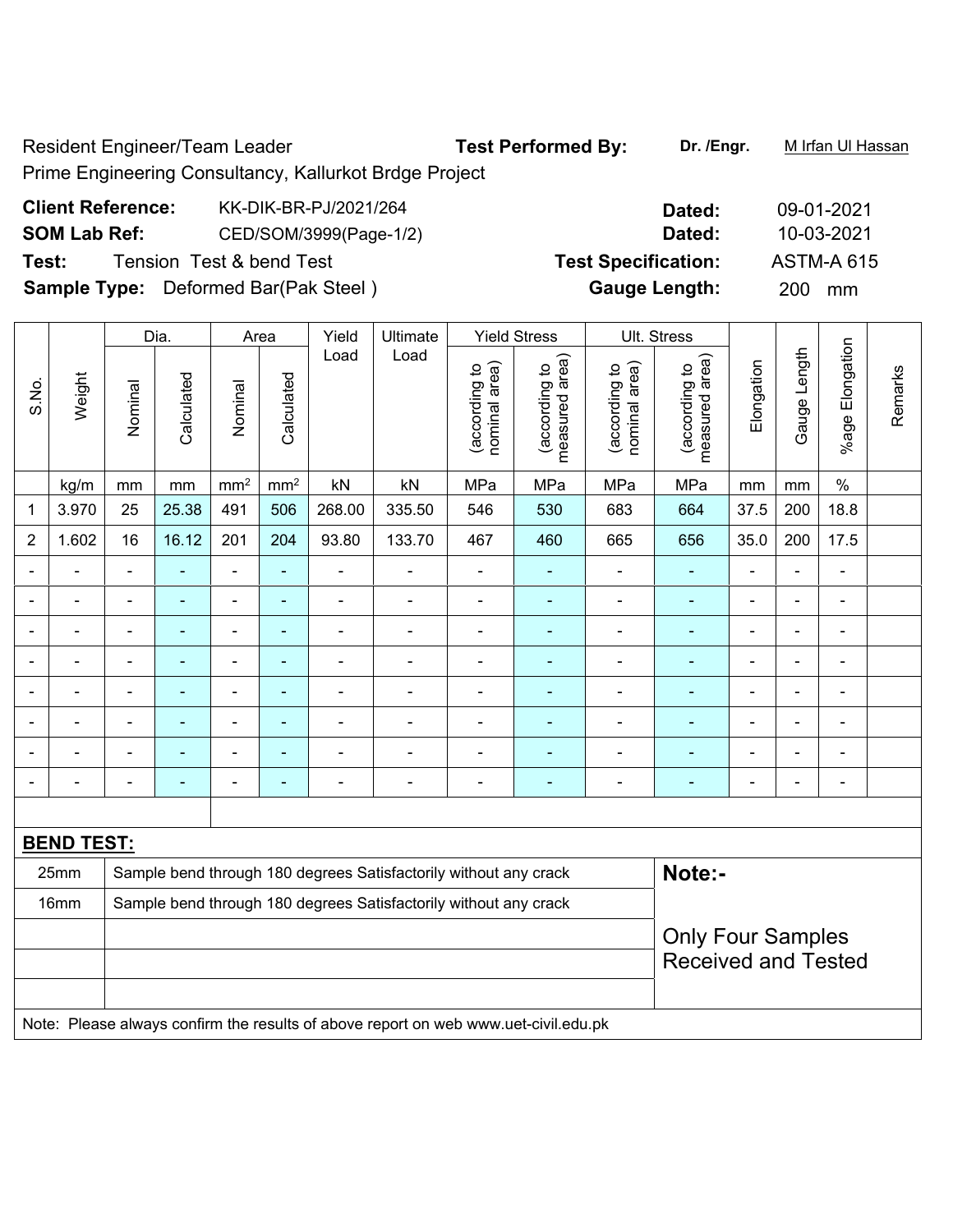Resident Engineer/Team Leader **Test Performed By:** Dr. /Engr. M Irfan Ul Hassan Prime Engineering Consultancy, Kallurkot Brdge Project

# **Client Reference:** KK-DIK-BR-PJ/2021/265 **Dated:** 09-03-2021 **SOM Lab Ref:** CED/SOM/3999(Page-2/2) **Dated:** 10-03-2021 **Test:** Tension Test & bend Test **Test Specification:** ASTM-A 615 **Sample Type:** Deformed Bar(Pak Steel ) **Gauge Length:** 200 mm

|                          |                   |                          | Dia.           | Area                         |                 | Yield<br>Ultimate |                                                                                     | <b>Yield Stress</b>            |                                 | Ult. Stress                    |                                 |                |                |                 |         |
|--------------------------|-------------------|--------------------------|----------------|------------------------------|-----------------|-------------------|-------------------------------------------------------------------------------------|--------------------------------|---------------------------------|--------------------------------|---------------------------------|----------------|----------------|-----------------|---------|
| S.No.                    | Weight            | Nominal                  | Calculated     | Nominal                      | Calculated      | Load              | Load                                                                                | nominal area)<br>(according to | measured area)<br>(according to | nominal area)<br>(according to | measured area)<br>(according to | Elongation     | Gauge Length   | %age Elongation | Remarks |
|                          | kg/m              | mm                       | mm             | mm <sup>2</sup>              | mm <sup>2</sup> | kN                | kN                                                                                  | MPa                            | MPa                             | MPa                            | MPa                             | mm             | mm             | $\%$            |         |
| 1                        | 1.563             | 16                       | 15.92          | 201                          | 199             | 91.70             | 127.20                                                                              | 456                            | 461                             | 633                            | 640                             | 30.0           | 200            | 15.0            |         |
| $\blacksquare$           | ÷                 | $\blacksquare$           | ä,             | $\blacksquare$               | $\blacksquare$  | ä,                | $\blacksquare$                                                                      | $\blacksquare$                 | $\blacksquare$                  | $\blacksquare$                 | ä,                              | $\blacksquare$ | ä,             | ä,              |         |
| $\overline{\phantom{0}}$ | $\blacksquare$    | $\blacksquare$           | $\blacksquare$ | $\qquad \qquad \blacksquare$ | $\blacksquare$  | $\blacksquare$    | $\blacksquare$                                                                      | $\blacksquare$                 | $\blacksquare$                  | $\blacksquare$                 | ä,                              | ÷              | ä,             | $\blacksquare$  |         |
|                          |                   | ä,                       | ä,             | $\blacksquare$               | ä,              | ÷                 | $\blacksquare$                                                                      | L,                             | $\blacksquare$                  | $\blacksquare$                 | ä,                              | $\blacksquare$ | $\blacksquare$ | $\blacksquare$  |         |
|                          |                   | $\blacksquare$           | $\blacksquare$ | $\blacksquare$               | ٠               | $\blacksquare$    | $\blacksquare$                                                                      | $\blacksquare$                 | $\blacksquare$                  | $\overline{\phantom{0}}$       | $\blacksquare$                  |                | $\sim$         | $\blacksquare$  |         |
|                          |                   | $\blacksquare$           |                | ä,                           | $\blacksquare$  | $\blacksquare$    | ٠                                                                                   | ÷                              | $\blacksquare$                  | ٠                              | $\blacksquare$                  |                |                | ۰               |         |
| $\overline{a}$           |                   | ä,                       | $\blacksquare$ | ÷                            | $\blacksquare$  | $\blacksquare$    | Ē,                                                                                  | Ē,                             | $\blacksquare$                  |                                | $\blacksquare$                  | ÷              | $\blacksquare$ | ÷               |         |
| $\overline{\phantom{a}}$ |                   | $\blacksquare$           | $\blacksquare$ | $\blacksquare$               | $\blacksquare$  | ä,                | ÷                                                                                   | $\blacksquare$                 | $\blacksquare$                  | $\overline{\phantom{a}}$       | $\blacksquare$                  | ÷              | $\blacksquare$ | ÷,              |         |
|                          |                   | $\overline{\phantom{0}}$ | $\blacksquare$ | $\blacksquare$               | $\blacksquare$  | $\blacksquare$    | $\overline{\phantom{0}}$                                                            | $\overline{a}$                 | $\blacksquare$                  | $\blacksquare$                 | ٠                               | $\overline{a}$ | $\blacksquare$ | $\blacksquare$  |         |
| $\overline{\phantom{0}}$ | ٠                 | $\blacksquare$           | $\blacksquare$ | $\qquad \qquad \blacksquare$ | $\blacksquare$  | $\blacksquare$    | $\blacksquare$                                                                      | ÷                              | $\blacksquare$                  | $\overline{\phantom{a}}$       | $\blacksquare$                  | ÷              | $\blacksquare$ | ÷,              |         |
|                          |                   |                          |                |                              |                 |                   |                                                                                     |                                |                                 |                                |                                 |                |                |                 |         |
|                          | <b>BEND TEST:</b> |                          |                |                              |                 |                   |                                                                                     |                                |                                 |                                |                                 |                |                |                 |         |
|                          | 16mm              |                          |                |                              |                 |                   | Sample bend through 180 degrees Satisfactorily without any crack                    |                                |                                 |                                | Note:-                          |                |                |                 |         |
|                          |                   |                          |                |                              |                 |                   |                                                                                     |                                |                                 |                                |                                 |                |                |                 |         |
|                          |                   |                          |                |                              |                 |                   |                                                                                     |                                |                                 |                                | <b>Only Two Samples</b>         |                |                |                 |         |
|                          |                   |                          |                |                              |                 |                   |                                                                                     |                                |                                 |                                | <b>Received and Tested</b>      |                |                |                 |         |
|                          |                   |                          |                |                              |                 |                   |                                                                                     |                                |                                 |                                |                                 |                |                |                 |         |
|                          |                   |                          |                |                              |                 |                   | Note: Please always confirm the results of above report on web www.uet-civil.edu.pk |                                |                                 |                                |                                 |                |                |                 |         |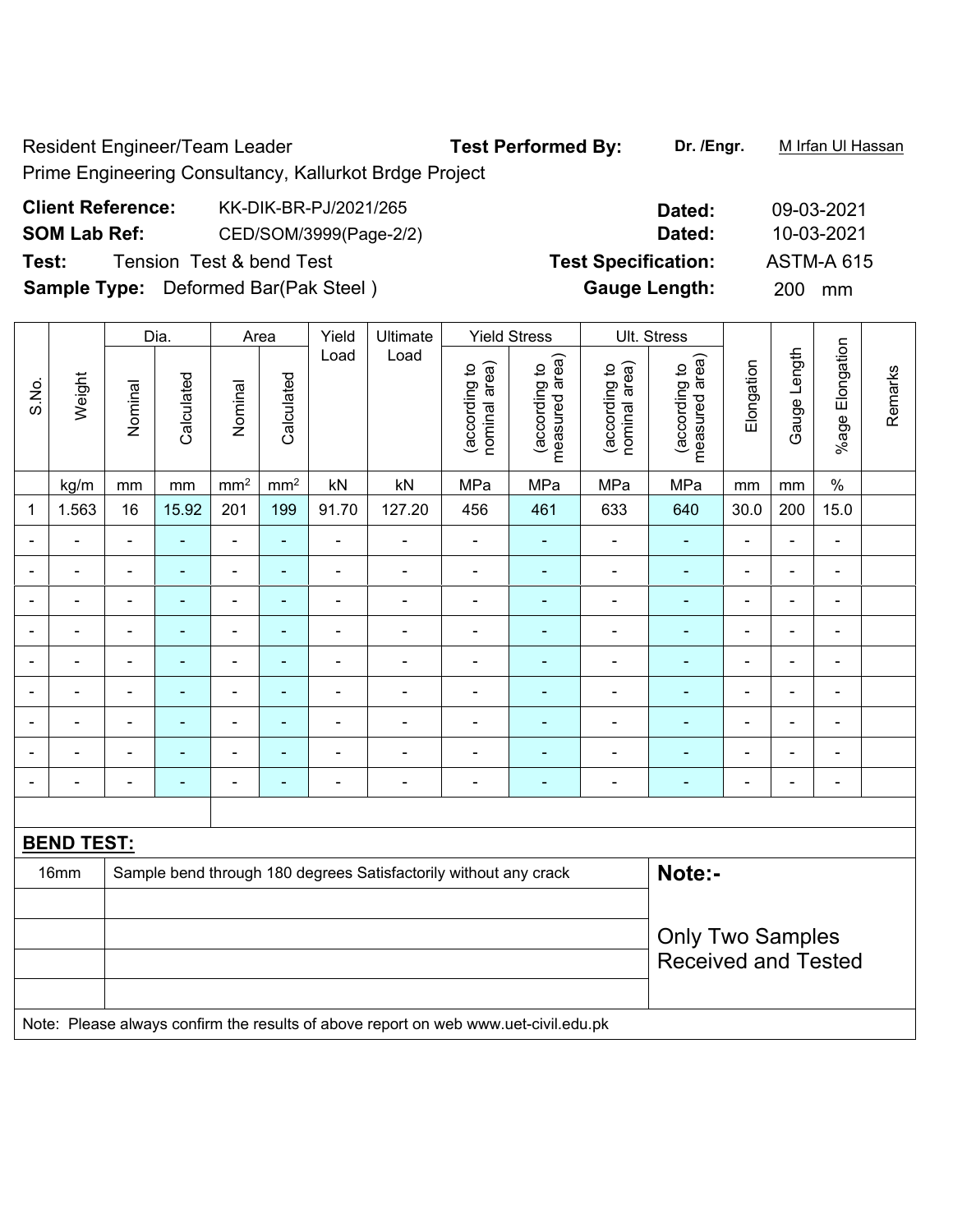Subhan Engineering Works **Test Performed By:** Dr. /Engr. **SAsad Ali Gillani** Lahore

## **Client Reference:** 223-<br> **Dated:** 2003-2021

# **SOM Lab Ref:** CED/SOM/4001 (Page-1/1) **Dated:** 10-03-2021

**Test:** Tension Test **Test Specification:** ASTM-F-1554

**Sample Type:** J - Bolt **Gauge Length:** 200 mm

|                          |                                                                                     |                         | Dia.                   |                          | Area            | Yield          | Ultimate       |                                | <b>Yield Stress</b>             |                                | Ult. Stress                     |                |                |                          |         |
|--------------------------|-------------------------------------------------------------------------------------|-------------------------|------------------------|--------------------------|-----------------|----------------|----------------|--------------------------------|---------------------------------|--------------------------------|---------------------------------|----------------|----------------|--------------------------|---------|
| S.No.                    | Weight                                                                              | Nominal                 | Calculated             | Nominal                  | Calculated      | Load           | Load           | nominal area)<br>(according to | measured area)<br>(according to | (according to<br>nominal area) | measured area)<br>(according to | Elongation     | Gauge Length   | %age Elongation          | Remarks |
|                          | kg/m                                                                                | mm                      | mm                     | mm <sup>2</sup>          | mm <sup>2</sup> | kN             | kN             | MPa                            | MPa                             | MPa                            | MPa                             | mm             | mm             | $\%$                     |         |
| 1                        | 3.605                                                                               | 25                      | 24.18                  | 491                      | 459             | 164.00         | 238.40         | 334                            | 358                             | 486                            | 520                             | 55.0           | 200            | 27.5                     |         |
| $\overline{2}$           | 2.369                                                                               | 19                      | 19.60                  | 284                      | 302             | 110.90         | 162.00         | 391                            | 368                             | 571                            | 537                             | 45.0           | 200            | 22.5                     |         |
|                          |                                                                                     | $\blacksquare$          |                        | $\blacksquare$           | $\blacksquare$  |                | $\blacksquare$ | $\blacksquare$                 |                                 |                                | ÷                               |                | ä,             | ÷,                       |         |
|                          |                                                                                     | $\blacksquare$          |                        | $\blacksquare$           | ٠               |                | $\blacksquare$ | $\blacksquare$                 | ۰                               | $\blacksquare$                 | $\blacksquare$                  | $\blacksquare$ | $\blacksquare$ | ٠                        |         |
| $\overline{\phantom{0}}$ |                                                                                     | $\blacksquare$          |                        | $\overline{\phantom{a}}$ | $\blacksquare$  |                | $\blacksquare$ | $\blacksquare$                 | ۰                               |                                | Ē.                              | $\blacksquare$ | $\blacksquare$ | $\blacksquare$           |         |
| $\overline{\phantom{0}}$ |                                                                                     | $\blacksquare$          |                        | $\overline{\phantom{a}}$ | ÷               | $\blacksquare$ | ÷,             | $\blacksquare$                 | ÷                               | $\blacksquare$                 | ÷                               | $\blacksquare$ | L,             | $\blacksquare$           |         |
| $\blacksquare$           | $\blacksquare$                                                                      | $\blacksquare$          | ÷                      | $\blacksquare$           | $\blacksquare$  | ÷              | $\blacksquare$ | $\blacksquare$                 | ۰                               | $\blacksquare$                 | ÷                               | $\blacksquare$ | ä,             | $\blacksquare$           |         |
|                          | $\blacksquare$                                                                      | $\blacksquare$          | ÷                      | $\blacksquare$           | $\blacksquare$  | $\blacksquare$ | $\blacksquare$ | $\blacksquare$                 |                                 | $\blacksquare$                 | ÷                               | $\blacksquare$ | $\blacksquare$ | $\blacksquare$           |         |
|                          |                                                                                     |                         |                        | $\blacksquare$           | $\blacksquare$  |                | $\blacksquare$ |                                | $\blacksquare$                  | $\blacksquare$                 | ٠                               |                |                | $\overline{\phantom{a}}$ |         |
|                          |                                                                                     | $\blacksquare$          |                        | $\blacksquare$           | $\blacksquare$  | ٠              | $\blacksquare$ | $\blacksquare$                 | ۰                               |                                | Ē.                              | $\blacksquare$ | Ē,             | $\blacksquare$           |         |
|                          |                                                                                     |                         |                        |                          |                 |                |                |                                |                                 |                                |                                 |                |                |                          |         |
|                          | <b>BEND TEST:</b>                                                                   |                         |                        |                          |                 |                |                |                                |                                 |                                |                                 |                |                |                          |         |
|                          | $-$                                                                                 |                         | No Bend test performed |                          |                 |                |                |                                |                                 |                                | Note:-                          |                |                |                          |         |
|                          |                                                                                     |                         |                        |                          |                 |                |                |                                |                                 |                                |                                 |                |                |                          |         |
|                          |                                                                                     | <b>Only Two Samples</b> |                        |                          |                 |                |                |                                |                                 |                                |                                 |                |                |                          |         |
|                          |                                                                                     |                         |                        |                          |                 |                |                |                                |                                 |                                | <b>Received and Tested</b>      |                |                |                          |         |
|                          |                                                                                     |                         |                        |                          |                 |                |                |                                |                                 |                                |                                 |                |                |                          |         |
|                          | Note: Please always confirm the results of above report on web www.uet-civil.edu.pk |                         |                        |                          |                 |                |                |                                |                                 |                                |                                 |                |                |                          |         |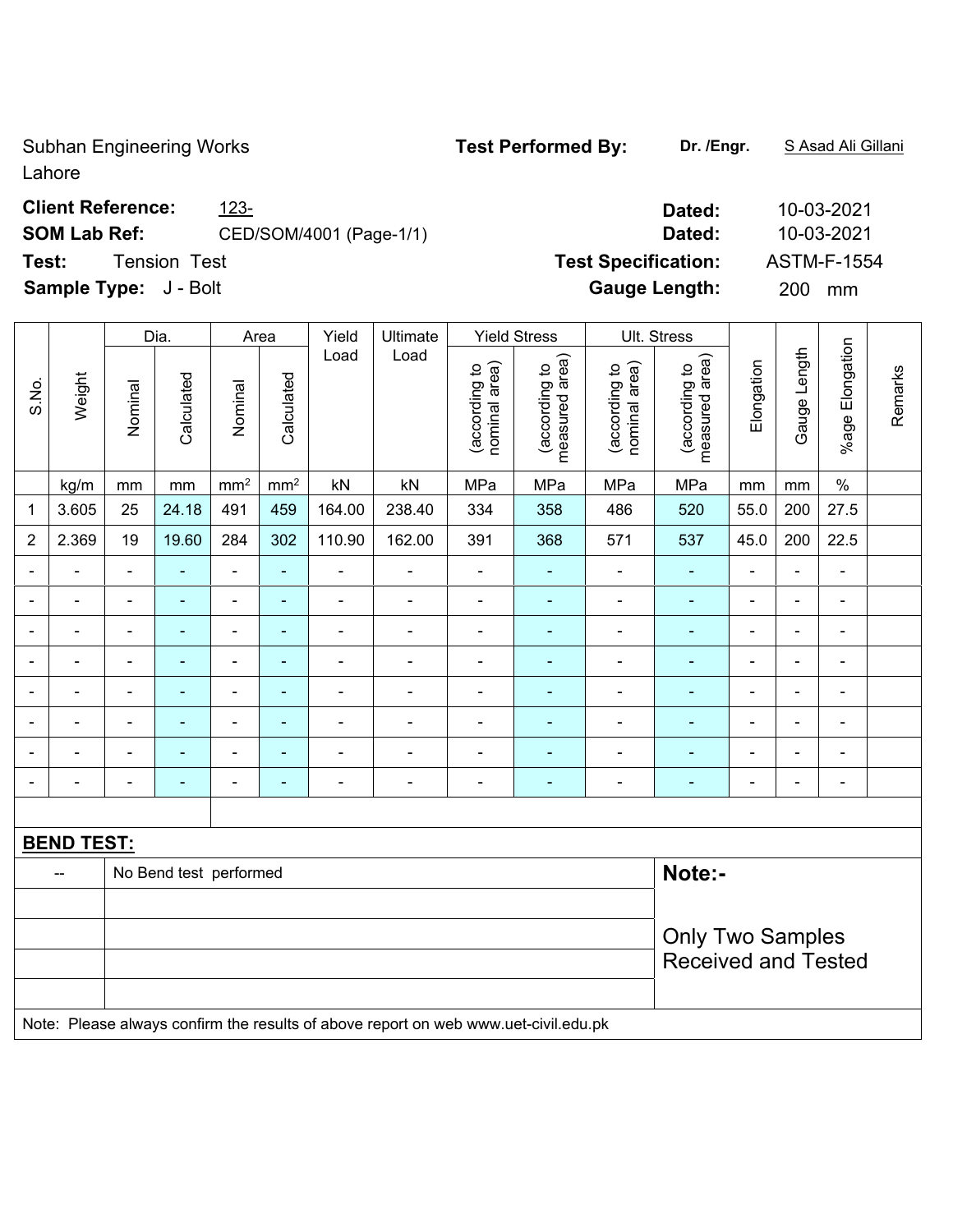Ahmad Husnains **Test Performed By:** Dr. /Engr. **S. Asad Ali Gillani** Ahmad Husnains

Asst. Manager Coordination , IZHAR Construction (Pvt) Ltd. ahore

| <b>Client Reference:</b>         | ICPL/CONST-NML/21/029    | Dated:                     | 10-03-2021        |
|----------------------------------|--------------------------|----------------------------|-------------------|
| <b>SOM Lab Ref:</b>              | CED/SOM/4003(Page-1/1)   | Dated:                     | 10-03-2021        |
| Test:                            | Tension Test & bend Test | <b>Test Specification:</b> | <b>ASTM-A 615</b> |
| <b>Sample Type:</b> Deformed Bar |                          | <b>Gauge Length:</b>       | <b>200</b><br>mm  |

|                          |                   |                | Dia.           |                              | Area            | Yield<br>Ultimate |                                                                  | <b>Yield Stress</b>            |                                             | Ult. Stress                    |                                 |                |                          |                          |         |
|--------------------------|-------------------|----------------|----------------|------------------------------|-----------------|-------------------|------------------------------------------------------------------|--------------------------------|---------------------------------------------|--------------------------------|---------------------------------|----------------|--------------------------|--------------------------|---------|
| S.No.                    | Weight            | Nominal        | Calculated     | Nominal                      | Calculated      | Load              | Load                                                             | nominal area)<br>(according to | (according to<br>neasured area)<br>measured | nominal area)<br>(according to | measured area)<br>(according to | Elongation     | Gauge Length             | %age Elongation          | Remarks |
|                          | kg/m              | mm             | mm             | mm <sup>2</sup>              | mm <sup>2</sup> | kN                | kN                                                               | MPa                            | MPa                                         | MPa                            | MPa                             | mm             | mm                       | $\%$                     |         |
| 1                        | 2.495             | 20             | 20.12          | 314                          | 318             | 152.20            | 200.20                                                           | 484                            | 479                                         | 637                            | 630                             | 30.0           | 200                      | 15.0                     |         |
| $\overline{2}$           | 2.482             | 20             | 20.06          | 314                          | 316             | 148.20            | 197.00                                                           | 472                            | 469                                         | 627                            | 624                             | 32.5           | 200                      | 16.3                     |         |
| $\blacksquare$           | ÷                 | $\blacksquare$ | $\blacksquare$ | ÷,                           | Ξ               | $\blacksquare$    | $\blacksquare$                                                   | $\blacksquare$                 | $\blacksquare$                              | $\blacksquare$                 | ä,                              | ä,             | $\overline{a}$           | $\overline{\phantom{a}}$ |         |
|                          | $\blacksquare$    | $\blacksquare$ | $\blacksquare$ | $\qquad \qquad \blacksquare$ | ÷               | $\blacksquare$    | $\blacksquare$                                                   | $\blacksquare$                 | $\blacksquare$                              | $\blacksquare$                 | ÷                               | $\blacksquare$ | $\overline{a}$           | $\blacksquare$           |         |
|                          |                   |                |                | $\overline{a}$               | ÷               |                   |                                                                  |                                |                                             |                                |                                 |                |                          |                          |         |
| $\overline{\phantom{0}}$ | $\blacksquare$    | $\blacksquare$ | ÷              | $\blacksquare$               | ÷               | ÷                 |                                                                  | $\blacksquare$                 |                                             | $\blacksquare$                 | ÷,                              | ä,             | $\blacksquare$           | $\blacksquare$           |         |
| $\blacksquare$           | $\blacksquare$    | $\blacksquare$ | $\blacksquare$ | $\qquad \qquad \blacksquare$ | ÷               | $\blacksquare$    |                                                                  | $\blacksquare$                 | $\blacksquare$                              | $\blacksquare$                 | $\blacksquare$                  | $\blacksquare$ | $\overline{\phantom{a}}$ | $\blacksquare$           |         |
|                          | $\blacksquare$    |                |                | ۰                            | ۳               |                   |                                                                  |                                |                                             |                                |                                 |                |                          | ٠                        |         |
|                          | ۰                 | $\blacksquare$ |                | $\overline{a}$               | ۰               |                   |                                                                  |                                |                                             | $\blacksquare$                 | ۰                               | $\blacksquare$ |                          | $\overline{\phantom{a}}$ |         |
| $\overline{\phantom{0}}$ | $\blacksquare$    | $\blacksquare$ |                | $\blacksquare$               | ÷               | $\blacksquare$    | $\blacksquare$                                                   | $\overline{\phantom{a}}$       | $\blacksquare$                              | $\blacksquare$                 | ÷,                              | ä,             | $\blacksquare$           | $\blacksquare$           |         |
|                          |                   |                |                |                              |                 |                   |                                                                  |                                |                                             |                                |                                 |                |                          |                          |         |
|                          | <b>BEND TEST:</b> |                |                |                              |                 |                   |                                                                  |                                |                                             |                                |                                 |                |                          |                          |         |
|                          | 20mm              |                |                |                              |                 |                   | Sample bend through 180 degrees Satisfactorily without any crack |                                |                                             |                                | Note:-                          |                |                          |                          |         |
|                          |                   |                |                |                              |                 |                   |                                                                  |                                |                                             |                                |                                 |                |                          |                          |         |
|                          |                   |                |                |                              |                 |                   |                                                                  |                                |                                             |                                | <b>Only Three Samples</b>       |                |                          |                          |         |
|                          |                   |                |                |                              |                 |                   |                                                                  |                                |                                             |                                | <b>Received and Tested</b>      |                |                          |                          |         |
|                          |                   |                |                |                              |                 |                   |                                                                  |                                |                                             |                                |                                 |                |                          |                          |         |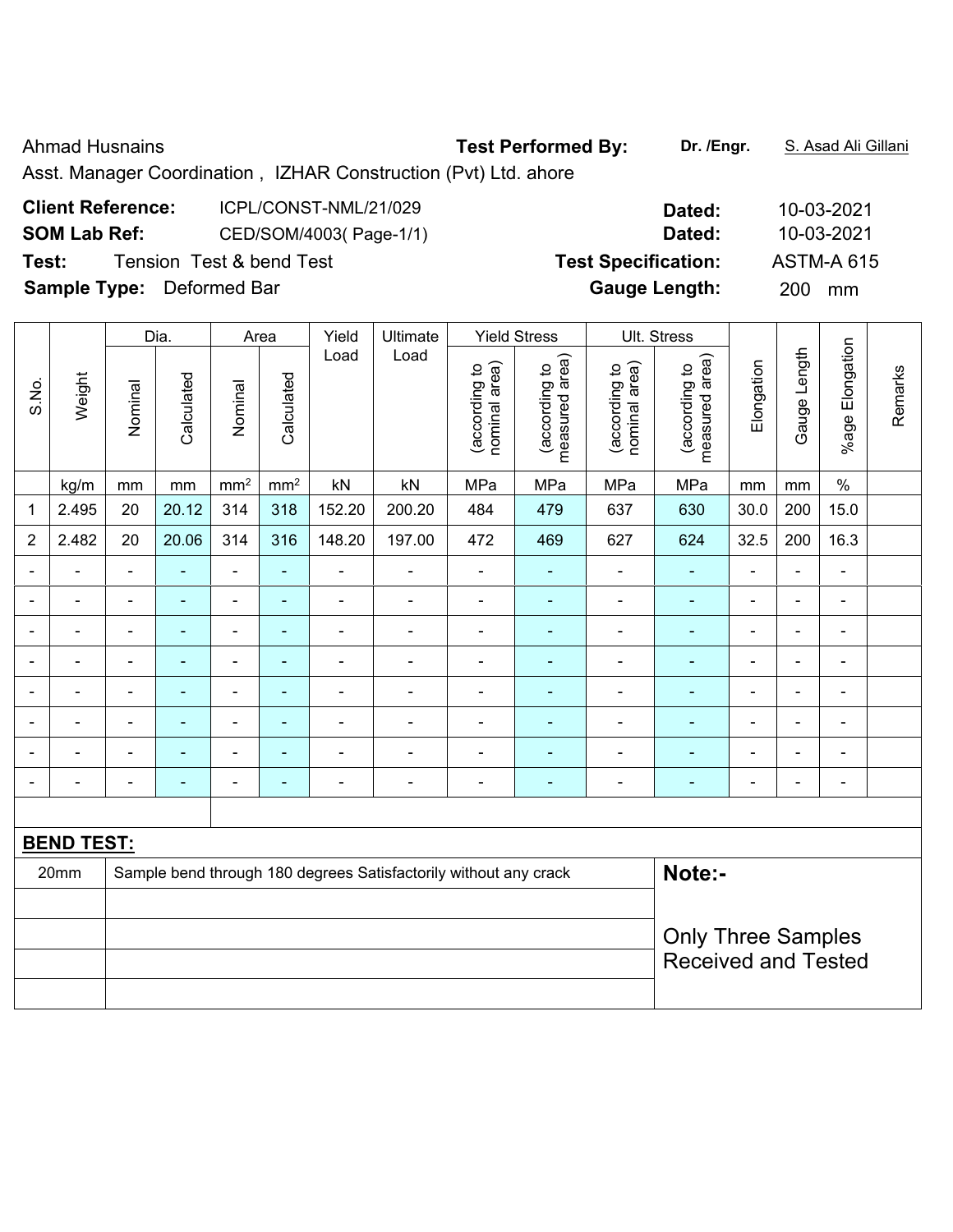Muhammad Zubair Yousaf **Test Performed By:** Dr. /Engr. **Muhammad Zubair Yousaf** 

# Manager Monitoring & Coordination, Shajar Road Ltd.

| <b>Client Reference:</b>         | MMC/SHJR/SGRP/41                    | Dated:                     | 08-03-2021        |
|----------------------------------|-------------------------------------|----------------------------|-------------------|
| <b>SOM Lab Ref:</b>              | CED/SOM/4004(Page-1/1)              | Dated:                     | 10-03-2021        |
| Test:                            | <b>Tension Test &amp; Bend Test</b> | <b>Test Specification:</b> | <b>ASTM-A 615</b> |
| <b>Sample Type:</b> Deformed Bar |                                     | <b>Gauge Length:</b>       | 200<br>mm         |

|                |                   |                          | Dia.                     |                 | Area            | Yield                    | Ultimate                                                         |                                | <b>Yield Stress</b>             |                                | Ult. Stress                              |                |                |                      |         |
|----------------|-------------------|--------------------------|--------------------------|-----------------|-----------------|--------------------------|------------------------------------------------------------------|--------------------------------|---------------------------------|--------------------------------|------------------------------------------|----------------|----------------|----------------------|---------|
| S.No.          | Weight            | Nominal                  | Calculated               | Nominal         | Calculated      | Load                     | Load                                                             | nominal area)<br>(according to | measured area)<br>(according to | nominal area)<br>(according to | area)<br>(according to<br>measured area) | Elongation     | Gauge Length   | Elongation<br>%age I | Remarks |
|                | kg/m              | mm                       | mm                       | mm <sup>2</sup> | mm <sup>2</sup> | kN                       | kN                                                               | MPa                            | MPa                             | MPa                            | MPa                                      | mm             | mm             | $\%$                 |         |
| 1              | 0.863             | 12                       | 11.84                    | 113             | 110             | 63.00                    | 73.20                                                            | 557                            | 573                             | 647                            | 666                                      | 30.0           | 200            | 15.0                 |         |
| $\overline{2}$ | 0.894             | 12                       | 12.04                    | 113             | 114             | 61.70                    | 72.50                                                            | 546                            | 542                             | 641                            | 637                                      | 30.0           | 200            | 15.0                 |         |
|                |                   | $\blacksquare$           |                          | $\blacksquare$  | ä,              | ÷                        | $\blacksquare$                                                   | $\blacksquare$                 |                                 | $\overline{\phantom{0}}$       | ۰                                        |                | ٠              | $\blacksquare$       |         |
|                | -                 | $\blacksquare$           | $\blacksquare$           | $\blacksquare$  | ۰               | $\overline{\phantom{0}}$ | $\blacksquare$                                                   | $\blacksquare$                 |                                 | $\blacksquare$                 | ۰                                        | $\blacksquare$ | $\blacksquare$ | $\blacksquare$       |         |
|                | -                 | $\overline{\phantom{a}}$ | $\blacksquare$           | $\blacksquare$  | ۰               | $\blacksquare$           | $\blacksquare$                                                   | $\blacksquare$                 |                                 |                                | -                                        | $\blacksquare$ | $\blacksquare$ | $\blacksquare$       |         |
|                |                   | $\equiv$                 | $\overline{\phantom{0}}$ | ۰               | ۰               | $\blacksquare$           | -                                                                |                                |                                 |                                |                                          | $\blacksquare$ | $\blacksquare$ | $\blacksquare$       |         |
|                |                   |                          | $\overline{\phantom{0}}$ |                 | $\blacksquare$  |                          |                                                                  |                                |                                 |                                |                                          |                |                | ٠                    |         |
|                |                   |                          |                          | ٠               | -               |                          |                                                                  |                                |                                 |                                |                                          |                | ٠              | $\blacksquare$       |         |
|                |                   | $\blacksquare$           |                          |                 | ۰               | ۰                        | ÷                                                                |                                |                                 |                                |                                          |                | ٠              | $\blacksquare$       |         |
|                |                   |                          |                          |                 | -               |                          | ۰                                                                |                                |                                 |                                |                                          |                |                |                      |         |
|                |                   |                          |                          |                 |                 |                          |                                                                  |                                |                                 |                                |                                          |                |                |                      |         |
|                | <b>BEND TEST:</b> |                          |                          |                 |                 |                          |                                                                  |                                |                                 |                                |                                          |                |                |                      |         |
|                | 12mm              |                          |                          |                 |                 |                          | Sample bend through 180 degrees Satisfactorily without any crack |                                |                                 |                                | Note:-                                   |                |                |                      |         |
|                | 12mm              |                          |                          |                 |                 |                          | Sample bend through 180 degrees Satisfactorily without any crack |                                |                                 |                                |                                          |                |                |                      |         |

| d through 180 degrees Satisfactorily without any crack | Note:-                     |
|--------------------------------------------------------|----------------------------|
| d through 180 degrees Satisfactorily without any crack |                            |
|                                                        | <b>Only Three Samples</b>  |
|                                                        | <b>Received and Tested</b> |
|                                                        |                            |

Note: Please always confirm the results of above report on web www.uet-civil.edu.pk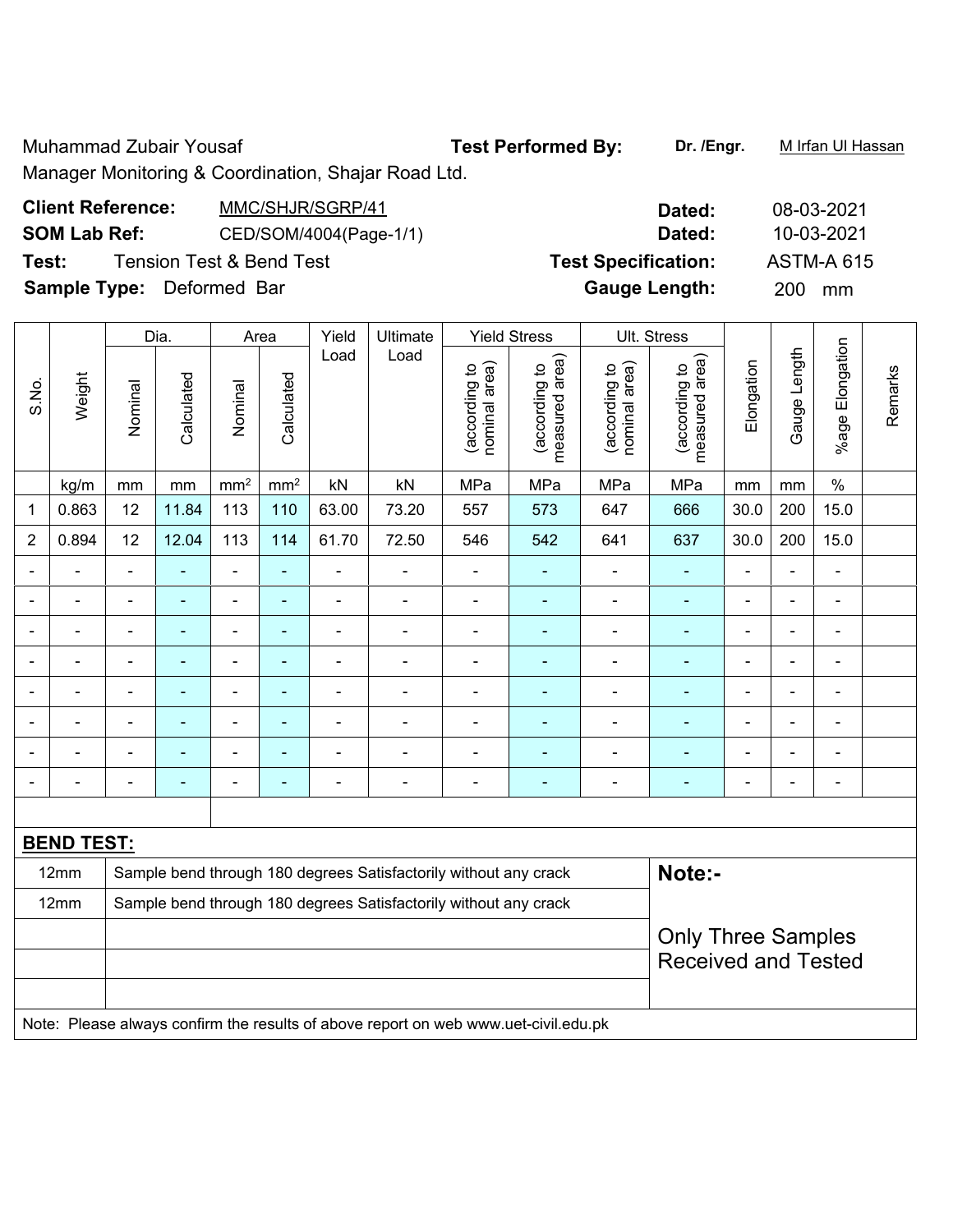Muhammad Shafi **Test Performed By:** Dr. /Engr. **S. Asad Ali Gillani** Ali Dillani

Dy. Manager QA/QC, Quaid-E-Azam Business Park, Sheikhupura

| <b>Client Reference:</b>             | QA/QC/QABP/GHE/03                   | Dated:                     | 18-02-2021        |
|--------------------------------------|-------------------------------------|----------------------------|-------------------|
| <b>SOM Lab Ref:</b>                  | CED/SOM/4009(Page-1/1)              | Dated:                     | 10-03-2021        |
| Test:                                | <b>Tension Test &amp; Bend Test</b> | <b>Test Specification:</b> | <b>ASTM-A 615</b> |
| <b>Sample Type:</b> M S Deformed Bar |                                     | <b>Gauge Length:</b>       | <b>200</b><br>mm  |

|                          |                   |                | Dia.                                                                       |                              | Area                     | Yield<br>Ultimate            |                          | <b>Yield Stress</b>            |                                 | Ult. Stress                    |                                 |                |                |                 |         |
|--------------------------|-------------------|----------------|----------------------------------------------------------------------------|------------------------------|--------------------------|------------------------------|--------------------------|--------------------------------|---------------------------------|--------------------------------|---------------------------------|----------------|----------------|-----------------|---------|
| S.No.                    | Weight            | Nominal        | Calculated                                                                 | Nominal                      | Calculated               | Load                         | Load                     | (according to<br>nominal area) | (according to<br>measured area) | (according to<br>nominal area) | measured area)<br>(according to | Elongation     | Gauge Length   | %age Elongation | Remarks |
|                          | kg/m              | mm             | $\,mm$                                                                     | mm <sup>2</sup>              | mm <sup>2</sup>          | kN                           | kN                       | MPa                            | MPa                             | MPa                            | MPa                             | mm             | mm             | $\%$            |         |
| $\mathbf 1$              | 0.969             | 12             | 12.51                                                                      | 113                          | 123                      | 51.50                        | 76.00                    | 455                            | 419                             | 672                            | 618                             | 37.5           | 200            | 18.8            |         |
| $\overline{2}$           | 0.964             | 12             | 12.50                                                                      | 113                          | 123                      | 50.50                        | 75.70                    | 447                            | 412                             | 669                            | 617                             | 37.5           | 200            | 18.8            |         |
|                          | $\blacksquare$    | $\blacksquare$ | $\blacksquare$                                                             | ÷,                           | ä,                       | $\blacksquare$               | $\blacksquare$           | $\blacksquare$                 | $\blacksquare$                  | $\blacksquare$                 | $\blacksquare$                  | $\blacksquare$ | $\overline{a}$ | $\blacksquare$  |         |
| $\blacksquare$           | $\blacksquare$    | $\blacksquare$ | $\blacksquare$                                                             | ÷,                           | $\blacksquare$           | $\blacksquare$               | $\overline{a}$           | $\blacksquare$                 | $\blacksquare$                  | $\blacksquare$                 | ä,                              | $\blacksquare$ | $\blacksquare$ | $\blacksquare$  |         |
| $\blacksquare$           | $\blacksquare$    | $\blacksquare$ | $\blacksquare$                                                             | $\overline{\phantom{a}}$     | $\overline{\phantom{0}}$ | $\blacksquare$               | $\overline{\phantom{a}}$ | $\blacksquare$                 | $\blacksquare$                  | $\blacksquare$                 | ۰                               | $\blacksquare$ | ä,             | $\blacksquare$  |         |
|                          | $\blacksquare$    | ä,             | $\blacksquare$                                                             | ÷                            |                          | $\blacksquare$               | $\blacksquare$           | $\blacksquare$                 | $\blacksquare$                  | $\blacksquare$                 | ÷,                              | $\blacksquare$ | L,             | $\blacksquare$  |         |
| $\blacksquare$           | $\blacksquare$    | $\blacksquare$ | $\blacksquare$                                                             | ۰                            | $\overline{\phantom{0}}$ | $\blacksquare$               | $\blacksquare$           | ۰                              | $\blacksquare$                  |                                | $\blacksquare$                  | $\blacksquare$ | L,             | $\blacksquare$  |         |
| $\overline{\phantom{0}}$ | $\blacksquare$    | $\blacksquare$ | ٠                                                                          | ۰                            | $\overline{\phantom{0}}$ | $\blacksquare$               | $\overline{a}$           | $\blacksquare$                 | $\blacksquare$                  | $\blacksquare$                 | ۰                               | ۰              | -              | $\blacksquare$  |         |
|                          | $\blacksquare$    | $\blacksquare$ | ٠                                                                          | ۰                            | $\blacksquare$           | $\blacksquare$               | $\blacksquare$           | $\blacksquare$                 | $\blacksquare$                  | $\blacksquare$                 | ä,                              | $\blacksquare$ | ÷              | $\blacksquare$  |         |
|                          |                   |                | $\blacksquare$                                                             | $\qquad \qquad \blacksquare$ | $\overline{\phantom{0}}$ | $\qquad \qquad \blacksquare$ | $\overline{a}$           |                                |                                 |                                | ۰                               | $\blacksquare$ | -              | $\blacksquare$  |         |
|                          |                   |                |                                                                            |                              |                          |                              |                          |                                |                                 |                                |                                 |                |                |                 |         |
|                          | <b>BEND TEST:</b> |                |                                                                            |                              |                          |                              |                          |                                |                                 |                                |                                 |                |                |                 |         |
|                          | 12mm              |                | Note:-<br>Sample bend through 180 degrees Satisfactorily without any crack |                              |                          |                              |                          |                                |                                 |                                |                                 |                |                |                 |         |
|                          |                   |                |                                                                            |                              |                          |                              |                          |                                |                                 |                                |                                 |                |                |                 |         |
|                          |                   |                |                                                                            |                              |                          |                              |                          |                                |                                 |                                | <b>Only Three Samples</b>       |                |                |                 |         |
|                          |                   |                |                                                                            |                              |                          |                              |                          |                                |                                 |                                | <b>Received and Tested</b>      |                |                |                 |         |
|                          |                   |                |                                                                            |                              |                          |                              |                          |                                |                                 |                                |                                 |                |                |                 |         |

Note: Please always confirm the results of above report on web www.uet-civil.edu.pk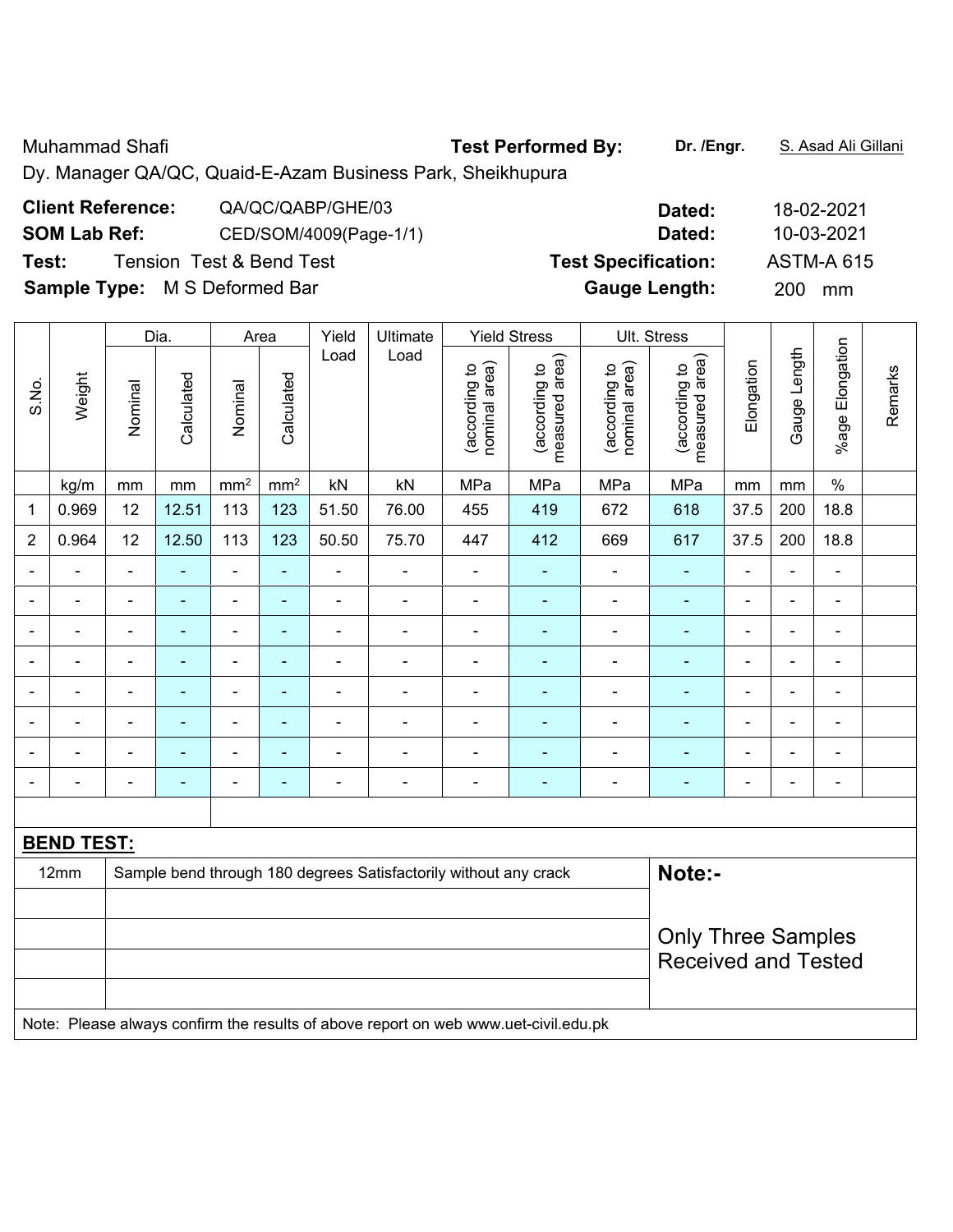Muhammad Faizan **Test Performed By:** Dr. /Engr. **S. Asad Ali Gillani** 

Project Engineer, NETRACON Technologies (Pvt) Ltd. Lahore

| <b>Client Reference:</b> |            | NTT-HO/FSDW-GS/051 |
|--------------------------|------------|--------------------|
| Dotod:                   | na ng pnor |                    |

**Test:** Tension Test & Bend Test **Test Specification:** ASTM-A-615 **Gauge Length:** 8 inch **Sample Type:** Deformed Bar (Kamran Steel)

|                          |            |                    | <b>SOM Lab</b> | 3997(Page- |
|--------------------------|------------|--------------------|----------------|------------|
| <b>Client Reference:</b> |            | NTT-HO/FSDW-GS/051 | Ref:           | 1/1)       |
| Dated:                   | 09-03-2021 |                    | Dated:         | 10-03-2021 |

|                |                      |                          | Dia.           |                          | Area                     | Yield                    | Ultimate                                                         |                                | <b>Yield Stress</b>             |                                | Ult. Stress                     |                          |                |                              |         |
|----------------|----------------------|--------------------------|----------------|--------------------------|--------------------------|--------------------------|------------------------------------------------------------------|--------------------------------|---------------------------------|--------------------------------|---------------------------------|--------------------------|----------------|------------------------------|---------|
| S.No.          | Weight               | Nominal                  | Calculated     | Nominal                  | Calculated               | Load                     | Load                                                             | nominal area)<br>(according to | (according to<br>measured area) | nominal area)<br>(according to | measured area)<br>(according to | Elongation               | Gauge Length   | %age Elongation              | Remarks |
|                | lb/ft                | $\#$                     | in             | in <sup>2</sup>          | in <sup>2</sup>          | Tons                     | Tons                                                             | psi                            | psi                             | psi                            | psi                             | in                       | in             | $\frac{0}{0}$                |         |
| 1              | 0.663                | $\overline{\mathbf{4}}$  | 0.498          | 0.20                     | 0.195                    | 7.03                     | 9.40                                                             | 77560                          | 79550                           | 103640                         | 106300                          | 1.30                     | 8.0            | 16.3                         |         |
| $\overline{2}$ | 0.664                | $\overline{4}$           | 0.498          | 0.20                     | 0.195                    | 6.85                     | 9.19                                                             | 75540                          | 77480                           | 101390                         | 103990                          | 1.20                     | 8.0            | 15.0                         |         |
| $\blacksquare$ | $\blacksquare$       | $\blacksquare$           | ÷,             | $\blacksquare$           | $\blacksquare$           | $\blacksquare$           | $\blacksquare$                                                   | $\blacksquare$                 | $\blacksquare$                  | $\blacksquare$                 | $\blacksquare$                  | $\blacksquare$           | $\blacksquare$ | $\overline{\phantom{a}}$     |         |
|                | $\blacksquare$       | $\blacksquare$           | ÷,             | $\blacksquare$           | $\blacksquare$           | $\blacksquare$           | $\blacksquare$                                                   | $\blacksquare$                 | $\blacksquare$                  | $\blacksquare$                 | $\blacksquare$                  | $\blacksquare$           | $\blacksquare$ | $\overline{\phantom{a}}$     |         |
|                |                      |                          | ٠              | $\overline{\phantom{0}}$ |                          |                          |                                                                  |                                | $\blacksquare$                  | $\blacksquare$                 | $\blacksquare$                  |                          | $\blacksquare$ | $\blacksquare$               |         |
|                |                      | $\blacksquare$           | ٠              | $\overline{\phantom{a}}$ |                          | $\blacksquare$           | $\blacksquare$                                                   | $\blacksquare$                 | $\overline{\phantom{0}}$        | -                              | ÷                               | $\overline{\phantom{0}}$ | $\blacksquare$ | $\qquad \qquad \blacksquare$ |         |
| $\blacksquare$ | ÷                    | $\blacksquare$           | $\blacksquare$ | $\blacksquare$           | $\blacksquare$           | $\blacksquare$           | $\blacksquare$                                                   | $\blacksquare$                 | $\blacksquare$                  | $\blacksquare$                 | ۰                               | $\blacksquare$           | ä,             | $\overline{a}$               |         |
|                |                      | $\blacksquare$           | $\blacksquare$ | $\blacksquare$           | ٠                        | $\overline{\phantom{a}}$ |                                                                  | $\blacksquare$                 | ä,                              | $\blacksquare$                 | ä,                              | $\blacksquare$           | ä,             | $\blacksquare$               |         |
|                |                      |                          | ۰              | $\blacksquare$           |                          |                          |                                                                  | $\blacksquare$                 | $\blacksquare$                  |                                | $\blacksquare$                  |                          | $\blacksquare$ | $\blacksquare$               |         |
| $\blacksquare$ |                      | $\overline{\phantom{0}}$ | $\blacksquare$ |                          | $\overline{\phantom{a}}$ |                          | $\blacksquare$                                                   | $\blacksquare$                 | $\blacksquare$                  | -                              | ۰                               | $\blacksquare$           | $\blacksquare$ | $\overline{a}$               |         |
|                | <b>Witnessed By:</b> |                          |                |                          |                          |                          | Sohaib Ali, Sub Engineer, NESPAK                                 |                                |                                 |                                |                                 |                          |                |                              |         |
|                | <b>BEND TEST:</b>    |                          |                |                          |                          |                          |                                                                  |                                |                                 |                                |                                 |                          |                |                              |         |
|                | #4                   |                          |                |                          |                          |                          | Sample bend through 180 degrees Satisfactorily without any crack |                                |                                 |                                | Note:-                          |                          |                |                              |         |
|                |                      |                          |                |                          |                          |                          |                                                                  |                                |                                 |                                |                                 |                          |                |                              |         |
|                |                      |                          |                |                          |                          |                          |                                                                  |                                |                                 |                                | <b>Only Four Samples</b>        |                          |                |                              |         |
|                |                      |                          |                |                          |                          |                          |                                                                  |                                |                                 |                                | <b>Received and Tested</b>      |                          |                |                              |         |
|                |                      |                          |                |                          |                          |                          |                                                                  |                                |                                 |                                |                                 |                          |                |                              |         |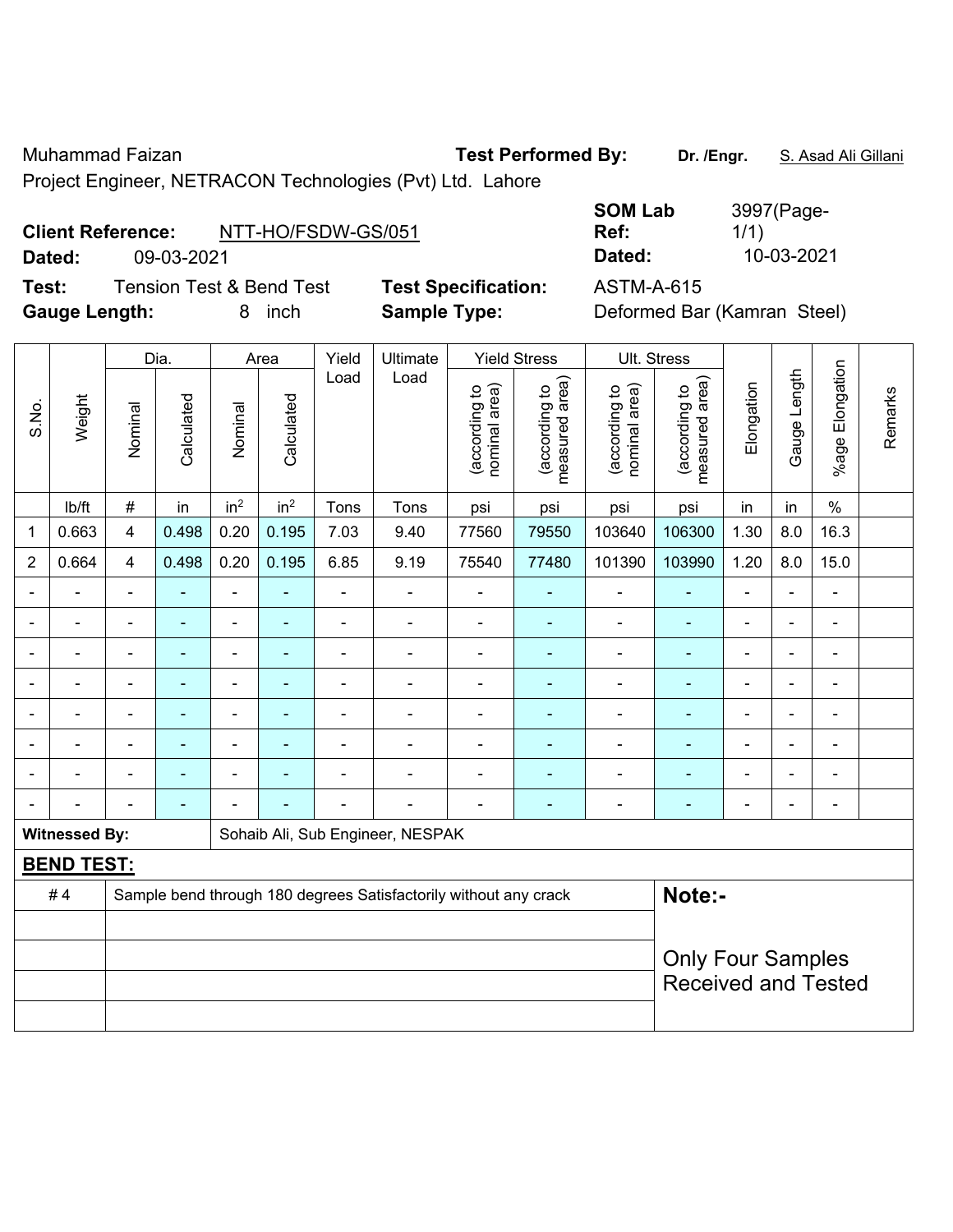Muhammad Khalid **Test Performed By:** Dr. /Engr. **S. Asad Ali Gillani** Ali Dillani

Pr. Engineer, SWP, Pakistan Atomic Energy Commission D. G. Khan

| <b>Client Reference:</b><br>Dated: | 08-03-2021                          | SWP/W(2408)/2020 |                            | <b>SOM Lab</b><br>Ref:<br>Dated: | 3998(Page-<br>1/1)<br>10-03-2021 |
|------------------------------------|-------------------------------------|------------------|----------------------------|----------------------------------|----------------------------------|
| Test:                              | <b>Tension Test &amp; Bend Test</b> |                  | <b>Test Specification:</b> | <b>ASTM-A-615</b>                |                                  |
| <b>Gauge Length:</b>               |                                     | inch             | <b>Sample Type:</b>        | Deformed Bar                     |                                  |

|                          |                   |                  | Dia.           |                 | Area            | Yield          | Ultimate                                                                            |                                | <b>Yield Stress</b>             |                                | Ult. Stress                     |                |                |                          |         |
|--------------------------|-------------------|------------------|----------------|-----------------|-----------------|----------------|-------------------------------------------------------------------------------------|--------------------------------|---------------------------------|--------------------------------|---------------------------------|----------------|----------------|--------------------------|---------|
| S.No.                    | Weight            | Nominal          | Calculated     | Nominal         | Calculated      | Load           | Load                                                                                | nominal area)<br>(according to | (according to<br>measured area) | nominal area)<br>(according to | measured area)<br>(according to | Elongation     | Gauge Length   | Elongation<br>$%$ age I  | Remarks |
|                          | lb/ft             | $\#$             | in             | in <sup>2</sup> | in <sup>2</sup> | Tons           | Tons                                                                                | psi                            | psi                             | psi                            | psi                             | in             | in             | $\%$                     |         |
| 1                        | 3.308             | 9                | 1.112          | 1.00            | 0.972           | 28.46          | 45.03                                                                               | 62770                          | 64580                           | 99300                          | 102160                          | 1.60           | 8.0            | 20.0                     |         |
| $\overline{2}$           | 3.305             | $\boldsymbol{9}$ | 1.112          | 1.00            | 0.971           | 28.34          | 45.23                                                                               | 62500                          | 64370                           | 99750                          | 102730                          | 1.50           | 8.0            | 18.8                     |         |
| $\blacksquare$           | $\blacksquare$    | $\blacksquare$   |                | ÷,              | ۰               | $\blacksquare$ | $\frac{1}{2}$                                                                       | $\blacksquare$                 | ۰                               | $\overline{\phantom{a}}$       | ä,                              | $\blacksquare$ | ÷,             | ÷                        |         |
| $\blacksquare$           | ÷                 | $\blacksquare$   | ÷              | ÷,              | $\blacksquare$  | ä,             | ÷,                                                                                  | $\blacksquare$                 | $\blacksquare$                  | ÷                              | $\blacksquare$                  | $\blacksquare$ | $\blacksquare$ | $\blacksquare$           |         |
|                          | ä,                | $\blacksquare$   | ÷              | $\frac{1}{2}$   | $\sim$          | $\blacksquare$ | $\frac{1}{2}$                                                                       | $\blacksquare$                 | $\blacksquare$                  | ÷                              | ä,                              | $\blacksquare$ | $\blacksquare$ | $\blacksquare$           |         |
|                          | ä,                | $\blacksquare$   | L,             | ÷,              | Ē.              | ä,             | $\blacksquare$                                                                      | ä,                             | $\blacksquare$                  | ÷                              | $\blacksquare$                  | $\blacksquare$ | ÷,             | $\blacksquare$           |         |
|                          | ÷                 | $\blacksquare$   | ÷              | $\blacksquare$  | ä,              | ä,             | $\blacksquare$                                                                      | $\blacksquare$                 | ۰                               | $\blacksquare$                 | ÷,                              | $\blacksquare$ | ä,             | ä,                       |         |
|                          |                   |                  | ۰              | $\blacksquare$  | ٠               | $\blacksquare$ |                                                                                     |                                | $\blacksquare$                  |                                |                                 |                | $\blacksquare$ | $\blacksquare$           |         |
|                          |                   |                  |                | -               |                 |                | -                                                                                   |                                |                                 |                                |                                 |                | ÷              | Ē,                       |         |
| $\overline{\phantom{0}}$ | $\blacksquare$    | $\blacksquare$   | $\blacksquare$ | -               | ÷               | $\blacksquare$ | $\overline{\phantom{a}}$                                                            | $\blacksquare$                 | ۰                               | $\overline{\phantom{0}}$       | ۰                               | $\blacksquare$ | ÷              | $\overline{\phantom{a}}$ |         |
|                          |                   |                  |                |                 |                 |                |                                                                                     |                                |                                 |                                |                                 |                |                |                          |         |
|                          | <b>BEND TEST:</b> |                  |                |                 |                 |                |                                                                                     |                                |                                 |                                |                                 |                |                |                          |         |
|                          | #9                |                  |                |                 |                 |                | Sample bend through 180 degrees Satisfactorily without any crack                    |                                |                                 |                                | Note:-                          |                |                |                          |         |
|                          |                   |                  |                |                 |                 |                |                                                                                     |                                |                                 |                                |                                 |                |                |                          |         |
|                          |                   |                  |                |                 |                 |                |                                                                                     |                                |                                 |                                | <b>Only Three Samples</b>       |                |                |                          |         |
|                          |                   |                  |                |                 |                 |                |                                                                                     |                                |                                 |                                | <b>Received and Tested</b>      |                |                |                          |         |
|                          |                   |                  |                |                 |                 |                | Note: Please always confirm the results of above report on web www.uet-civil.edu.pk |                                |                                 |                                |                                 |                |                |                          |         |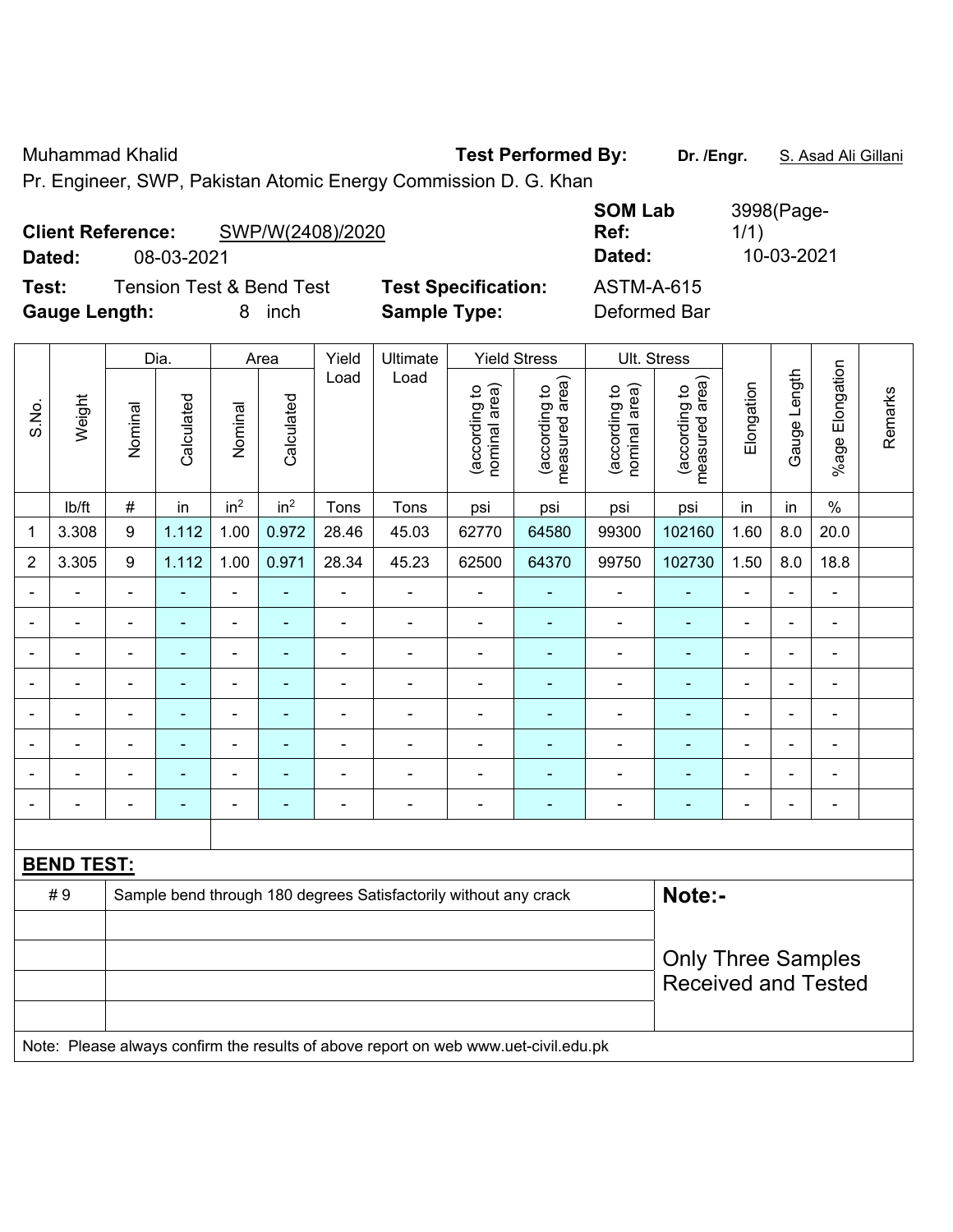Sub Divisional Officer **Test Performed By:** Dr. /Engr. **S. Asad Ali Gillani** Buildings Sub Division No. 21, Lahore

| <b>Client Reference:</b>                      | 1660/21 |                                                   | <b>SOM Lab</b><br>Ref:            | 4000(Page-<br>1/1 |
|-----------------------------------------------|---------|---------------------------------------------------|-----------------------------------|-------------------|
| 27-02-2021<br>Dated:                          |         |                                                   | Dated:                            | 10-03-2021        |
| Tension Test<br>Test:<br><b>Gauge Length:</b> | inch    | <b>Test Specification:</b><br><b>Sample Type:</b> | <b>ASTM-A-615</b><br>Deformed Bar |                   |
|                                               |         |                                                   |                                   |                   |

|       |                   |                | Dia.                                                             |                 | Area                     | Yield          | <b>Yield Stress</b>                                                                 |                                | Ult. Stress                                 |                                |                                 |                |                |                    |         |
|-------|-------------------|----------------|------------------------------------------------------------------|-----------------|--------------------------|----------------|-------------------------------------------------------------------------------------|--------------------------------|---------------------------------------------|--------------------------------|---------------------------------|----------------|----------------|--------------------|---------|
| S.No. | Weight            | Nominal        | Calculated                                                       | Nominal         | Calculated               | Load           | Load                                                                                | nominal area)<br>(according to | (according to<br>neasured area)<br>measured | (according to<br>nominal area) | (according to<br>measured area) | Elongation     | Gauge Length   | Elongation<br>%age | Remarks |
|       | lb/ft             | #              | in                                                               | in <sup>2</sup> | in <sup>2</sup>          | Tons           | Tons                                                                                | psi                            | psi                                         | psi                            | psi                             | in             | in             | $\%$               |         |
| 1     | 2.704             | 8              | 1.006                                                            | 0.79            | 0.795                    | 23.52          | 34.20                                                                               | 65650                          | 65240                                       | 95480                          | 94880                           | 1.40           | 8.0            | 17.5               |         |
| 2     | 2.692             | 8              | 1.004                                                            | 0.79            | 0.791                    | 24.33          | 34.56                                                                               | 67930                          | 67850                                       | 96470                          | 96350                           | 1.30           | 8.0            | 16.3               |         |
| 3     | 1.453             | 6              | 0.737                                                            | 0.44            | 0.427                    | 13.15          | 18.14                                                                               | 65910                          | 67920                                       | 90950                          | 93720                           | 1.30           | 8.0            | 16.3               |         |
| 4     | 1.439             | 6              | 0.734                                                            | 0.44            | 0.423                    | 13.15          | 18.65                                                                               | 65910                          | 68560                                       | 93510                          | 97260                           | 1.30           | 8.0            | 16.3               |         |
| 5     | 0.673             | $\overline{4}$ | 0.502                                                            | 0.20            | 0.198                    | 6.29           | 8.43                                                                                | 69360                          | 70060                                       | 92960                          | 93900                           | 1.30           | 8.0            | 16.3               |         |
| 6     | 0.670             | $\overline{4}$ | 0.501                                                            | 0.20            | 0.197                    | 6.29           | 8.43                                                                                | 69360                          | 70410                                       | 92960                          | 94380                           | 1.20           | 8.0            | 15.0               |         |
|       |                   |                |                                                                  |                 |                          |                |                                                                                     |                                |                                             |                                | $\blacksquare$                  |                |                | $\blacksquare$     |         |
|       |                   |                |                                                                  | ÷               |                          |                | $\blacksquare$                                                                      |                                |                                             |                                |                                 |                |                |                    |         |
|       |                   |                |                                                                  | ٠               |                          | $\blacksquare$ | $\blacksquare$                                                                      | $\blacksquare$                 | $\blacksquare$                              | $\overline{\phantom{0}}$       | $\blacksquare$                  |                | $\blacksquare$ | ä,                 |         |
|       |                   | $\blacksquare$ | ÷                                                                | ÷               | $\overline{\phantom{a}}$ | L,             | ÷,                                                                                  | $\blacksquare$                 | ÷,                                          | ÷,                             | $\blacksquare$                  | $\blacksquare$ | $\blacksquare$ | $\blacksquare$     |         |
|       |                   |                |                                                                  |                 |                          |                |                                                                                     |                                |                                             |                                |                                 |                |                |                    |         |
|       | <b>BEND TEST:</b> |                |                                                                  |                 |                          |                |                                                                                     |                                |                                             |                                |                                 |                |                |                    |         |
|       | # 8               |                |                                                                  |                 |                          |                | Sample bend through 180 degrees Satisfactorily without any crack                    |                                |                                             |                                | Note:-                          |                |                |                    |         |
|       | #6                |                | Sample bend through 180 degrees Satisfactorily without any crack |                 |                          |                |                                                                                     |                                |                                             |                                |                                 |                |                |                    |         |
|       | #4                |                |                                                                  |                 |                          |                | Sample bend through 180 degrees Satisfactorily without any crack                    |                                |                                             |                                | <b>Only Nine Samples</b>        |                |                |                    |         |
|       |                   |                |                                                                  |                 |                          |                |                                                                                     |                                |                                             |                                | <b>Received and Tested</b>      |                |                |                    |         |
|       |                   |                |                                                                  |                 |                          |                |                                                                                     |                                |                                             |                                |                                 |                |                |                    |         |
|       |                   |                |                                                                  |                 |                          |                | Note: Please always confirm the results of above report on web www.uet-civil.edu.pk |                                |                                             |                                |                                 |                |                |                    |         |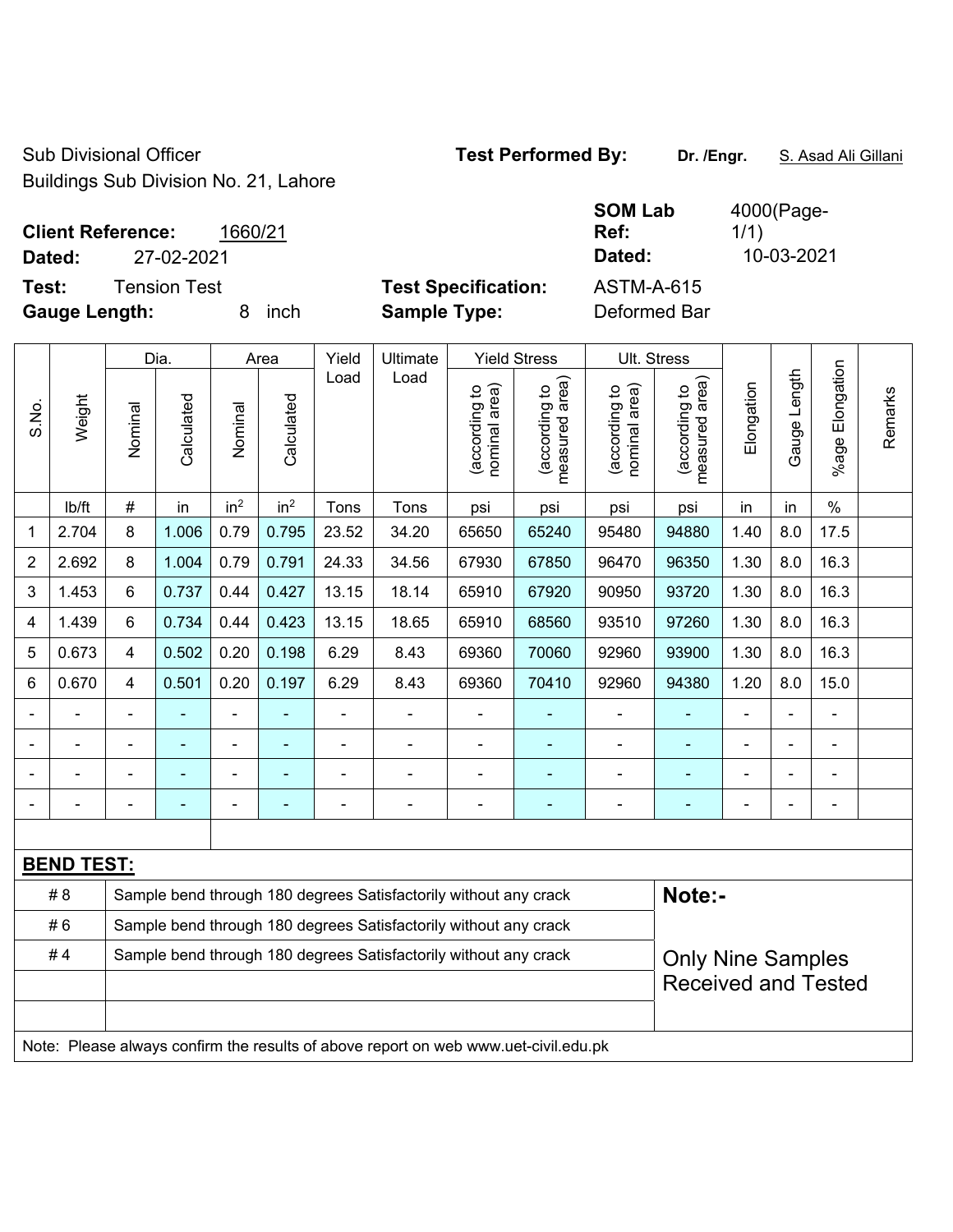Muhammad Zubair Yousaf **Test Performed By:** Dr. /Engr. Muhammad Zubair Yousaf

Project Engineer, Shajar Roads Limted. Lahore

| <b>Client Reference:</b> |            | MMC/SHJR/SGRP/41 |  | Ref:   | 1/1        |
|--------------------------|------------|------------------|--|--------|------------|
| Dated:                   | 08-03-2021 |                  |  | Dated: | 10-03-2021 |
|                          |            |                  |  |        |            |

**Test:** Tension Test & Bend Test **Test Specification: Gauge Length:** 8 inch **Sample Type:** Deformed Bar

| <b>SOM Lab</b><br>Ref: | 4004 (Page-<br>1/1)<br>10-03-2021 |
|------------------------|-----------------------------------|
| Dated:                 |                                   |
| <b>ASTM-A-615</b>      |                                   |

|                |                   |                                                                  | Dia.                     |                 | Area            | Yield                    | Ultimate                                                                            |                                | <b>Yield Stress</b>             |                                | Ult. Stress                     |                                                         |                          |                 |         |
|----------------|-------------------|------------------------------------------------------------------|--------------------------|-----------------|-----------------|--------------------------|-------------------------------------------------------------------------------------|--------------------------------|---------------------------------|--------------------------------|---------------------------------|---------------------------------------------------------|--------------------------|-----------------|---------|
| S.No.          | Weight            | Nominal                                                          | Calculated               | Nominal         | Calculated      | Load                     | Load                                                                                | nominal area)<br>(according to | (according to<br>measured area) | nominal area)<br>(according to | measured area)<br>(according to | Elongation                                              | Gauge Length             | %age Elongation | Remarks |
|                | lb/ft             | $\#$                                                             | in                       | in <sup>2</sup> | in <sup>2</sup> | Tons                     | Tons                                                                                | psi                            | psi                             | psi                            | psi                             | in                                                      | in                       | $\%$            |         |
| $\mathbf 1$    | 1.050             | 5                                                                | 0.627                    | 0.31            | 0.309           | 10.72                    | 13.83                                                                               | 76300                          | 76540                           | 98410                          | 98730                           | 1.30                                                    | 8.0                      | 16.3            |         |
| 2              | 1.072             | 5                                                                | 0.633                    | 0.31            | 0.315           | 10.72                    | 14.04                                                                               | 76300                          | 75080                           | 99860                          | 98280                           | 1.30                                                    | 8.0                      | 16.3            |         |
| $\blacksquare$ | $\blacksquare$    | $\blacksquare$                                                   | ä,                       | $\overline{a}$  | $\blacksquare$  | ä,                       | $\blacksquare$                                                                      | $\overline{\phantom{a}}$       | $\blacksquare$                  | $\qquad \qquad \blacksquare$   | ä,                              | $\blacksquare$                                          | $\blacksquare$           | $\blacksquare$  |         |
|                | $\blacksquare$    | $\blacksquare$                                                   | $\blacksquare$           | $\blacksquare$  | $\blacksquare$  | $\blacksquare$           | $\blacksquare$                                                                      | $\blacksquare$                 | $\blacksquare$                  | ÷,                             | $\blacksquare$                  |                                                         | $\blacksquare$           | $\blacksquare$  |         |
|                |                   | $\blacksquare$                                                   | $\blacksquare$           | $\blacksquare$  | $\blacksquare$  | $\overline{\phantom{a}}$ | $\blacksquare$                                                                      | $\blacksquare$                 | $\blacksquare$                  | $\blacksquare$                 | ä,                              |                                                         |                          | $\blacksquare$  |         |
|                |                   |                                                                  | $\blacksquare$           | ۰               | ٠               |                          |                                                                                     | $\blacksquare$                 | ÷                               | ۰                              | $\overline{a}$                  |                                                         |                          | $\blacksquare$  |         |
|                |                   |                                                                  |                          | ä,              |                 |                          |                                                                                     | ٠                              | ÷                               | ÷                              |                                 |                                                         |                          |                 |         |
|                |                   |                                                                  | ٠                        | $\blacksquare$  | ٠               | $\blacksquare$           | $\blacksquare$                                                                      | $\blacksquare$                 | ۰                               | ۰                              | $\blacksquare$                  | $\blacksquare$                                          |                          | $\blacksquare$  |         |
|                |                   | $\blacksquare$                                                   | $\overline{\phantom{0}}$ | ä,              | ٠               |                          | $\blacksquare$                                                                      | $\blacksquare$                 | ۰                               | $\qquad \qquad \blacksquare$   | ä,                              |                                                         |                          | $\blacksquare$  |         |
| $\blacksquare$ | ÷                 | $\blacksquare$                                                   | $\blacksquare$           | $\blacksquare$  | $\blacksquare$  | Ē,                       | $\blacksquare$                                                                      | $\blacksquare$                 | ÷                               | ۰                              | ä,                              | $\blacksquare$                                          | $\overline{\phantom{a}}$ | $\blacksquare$  |         |
|                |                   |                                                                  |                          |                 |                 |                          |                                                                                     |                                |                                 |                                |                                 |                                                         |                          |                 |         |
|                | <b>BEND TEST:</b> |                                                                  |                          |                 |                 |                          |                                                                                     |                                |                                 |                                |                                 |                                                         |                          |                 |         |
|                | #5                |                                                                  |                          |                 |                 |                          | Sample bend through 180 degrees Satisfactorily without any crack                    |                                |                                 |                                | Note:-                          |                                                         |                          |                 |         |
|                | #4                | Sample bend through 180 degrees Satisfactorily without any crack |                          |                 |                 |                          |                                                                                     |                                |                                 |                                |                                 |                                                         |                          |                 |         |
|                |                   |                                                                  |                          |                 |                 |                          |                                                                                     |                                |                                 |                                |                                 | <b>Only Three Samples</b><br><b>Received and Tested</b> |                          |                 |         |
|                |                   |                                                                  |                          |                 |                 |                          | Note: Please always confirm the results of above report on web www.uet-civil.edu.pk |                                |                                 |                                |                                 |                                                         |                          |                 |         |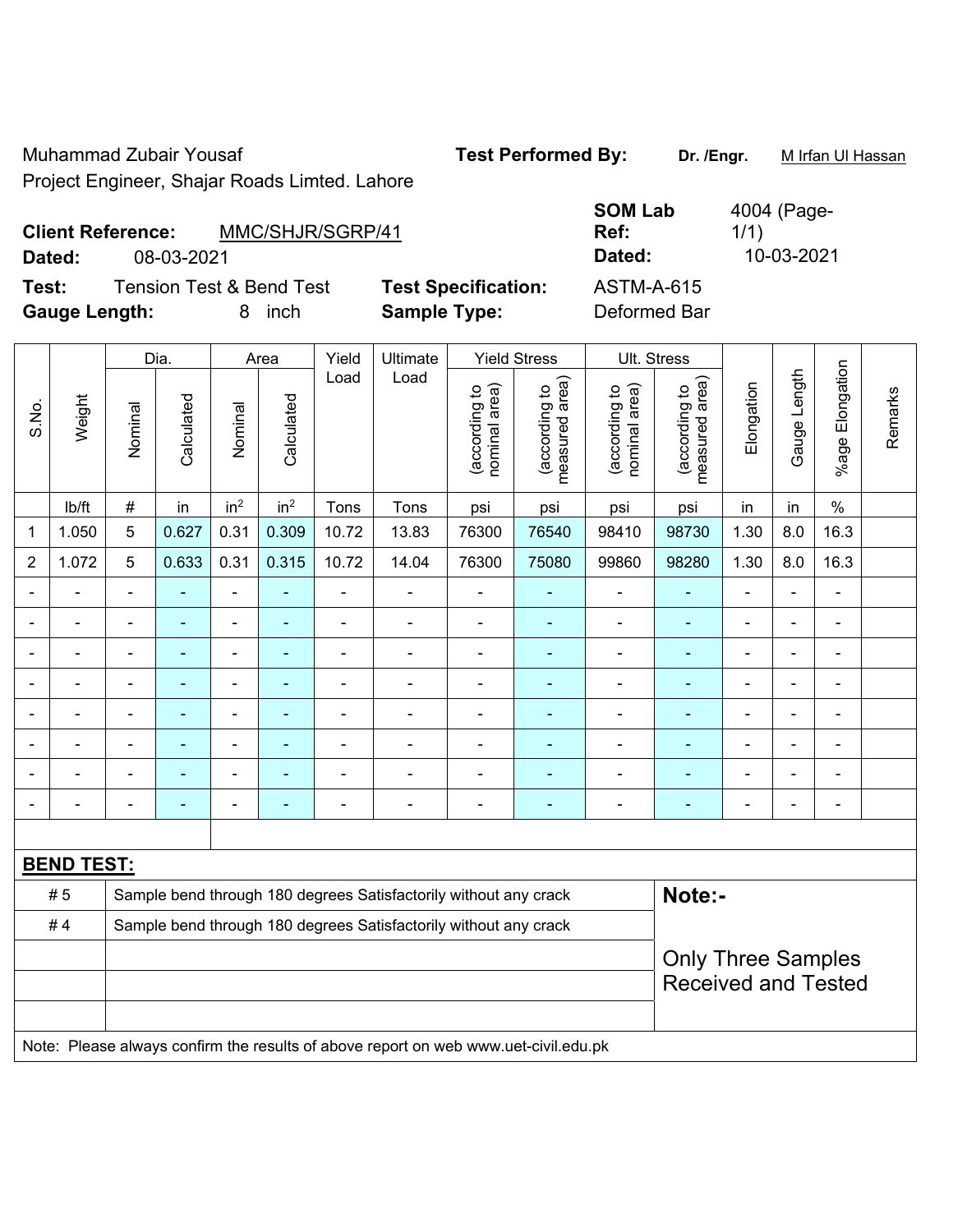Chief Resident Engineer, **Test Performed By:** Dr. /Engr.

Abdullah Khan Architect CIMS, Site Office, DHAB, ISLAMABAD

**Client Reference:** CRE/KB/01/CIMSSITE/Lab

**SOM Lab Ref:**  4005(Page- $1/1)$ **Dated:** 05-03-2021 **Dated:** 10-03-2021

**Test:** Tension Test & Bend Test **Test Specification:** ASTM-A-615 **Guage Length:** 8 inch **Sample Type:** Deformed Bar (Kamran Steel)

|       |                   |                | Dia.           |                 | Area            | Yield                    | Ultimate                                                                            |                                | <b>Yield Stress</b>                         |                                | Ult. Stress                                 |                |                |                 |         |
|-------|-------------------|----------------|----------------|-----------------|-----------------|--------------------------|-------------------------------------------------------------------------------------|--------------------------------|---------------------------------------------|--------------------------------|---------------------------------------------|----------------|----------------|-----------------|---------|
| S.No. | Weight            | Nominal        | Calculated     | Nominal         | Calculated      | Load                     | Load                                                                                | nominal area)<br>(according to | (according to<br>neasured area)<br>measured | nominal area)<br>(according to | (according to<br>measured area)<br>measured | Elongation     | Gauge Length   | %age Elongation | Remarks |
|       | lb/ft             | $\#$           | in             | in <sup>2</sup> | in <sup>2</sup> | Tons                     | Tons                                                                                | psi                            | psi                                         | psi                            | psi                                         | in             | in             | $\%$            |         |
| 1     | 2.667             | 8              | 0.999          | 0.79            | 0.784           | 24.16                    | 34.78                                                                               | 67450                          | 67960                                       | 97100                          | 97840                                       | 1.20           | 8.0            | 15.0            |         |
| 2     | 2.668             | 8              | 0.999          | 0.79            | 0.784           | 27.29                    | 36.67                                                                               | 76180                          | 76770                                       | 102360                         | 103150                                      | 1.20           | 8.0            | 15.0            |         |
| 3     | 1.440             | 6              | 0.734          | 0.44            | 0.423           | 12.84                    | 18.17                                                                               | 64380                          | 66970                                       | 91050                          | 94710                                       | 1.30           | 8.0            | 16.3            |         |
| 4     | 1.438             | 6              | 0.734          | 0.44            | 0.423           | 13.12                    | 18.32                                                                               | 65760                          | 68400                                       | 91820                          | 95510                                       | 1.40           | 8.0            | 17.5            |         |
| 5     | 0.664             | 4              | 0.498          | 0.20            | 0.195           | 5.81                     | 8.26                                                                                | 64080                          | 65720                                       | 91050                          | 93390                                       | 1.20           | 8.0            | 15.0            |         |
| 6     | 0.666             | 4              | 0.500          | 0.20            | 0.196           | 5.71                     | 8.31                                                                                | 62950                          | 64240                                       | 91610                          | 93480                                       | 1.40           | 8.0            | 17.5            |         |
|       |                   | $\blacksquare$ |                |                 |                 | $\overline{\phantom{a}}$ |                                                                                     |                                | L.                                          |                                |                                             |                |                |                 |         |
|       |                   | $\blacksquare$ |                |                 |                 |                          |                                                                                     |                                | $\blacksquare$                              |                                |                                             |                |                |                 |         |
|       |                   | ä,             | $\blacksquare$ | ÷               | ۳               | ÷                        | ÷                                                                                   |                                | ÷                                           | $\blacksquare$                 |                                             |                |                | $\blacksquare$  |         |
|       |                   | ä,             | ۰              | ÷               | $\blacksquare$  | $\blacksquare$           | $\overline{a}$                                                                      | $\blacksquare$                 | $\blacksquare$                              | $\blacksquare$                 | $\blacksquare$                              | $\blacksquare$ | $\blacksquare$ | $\blacksquare$  |         |
|       |                   |                |                |                 |                 |                          |                                                                                     |                                |                                             |                                |                                             |                |                |                 |         |
|       | <b>BEND TEST:</b> |                |                |                 |                 |                          |                                                                                     |                                |                                             |                                |                                             |                |                |                 |         |
|       | # 8               |                |                |                 |                 |                          | Sample bend through 180 degrees Satisfactorily without any crack                    |                                |                                             |                                | Note:-                                      |                |                |                 |         |
|       | #6                |                |                |                 |                 |                          | Sample bend through 180 degrees Satisfactorily without any crack                    |                                |                                             |                                |                                             |                |                |                 |         |
|       | #4                |                |                |                 |                 |                          | Sample bend through 180 degrees Satisfactorily without any crack                    |                                |                                             |                                | <b>Only Nine Samples</b>                    |                |                |                 |         |
|       |                   |                |                |                 |                 |                          |                                                                                     |                                |                                             |                                | <b>Received and Tested</b>                  |                |                |                 |         |
|       |                   |                |                |                 |                 |                          |                                                                                     |                                |                                             |                                |                                             |                |                |                 |         |
|       |                   |                |                |                 |                 |                          | Note: Please always confirm the results of above report on web www.uet-civil.edu.pk |                                |                                             |                                |                                             |                |                |                 |         |

M IrfaS. Asad Ali **Gillani**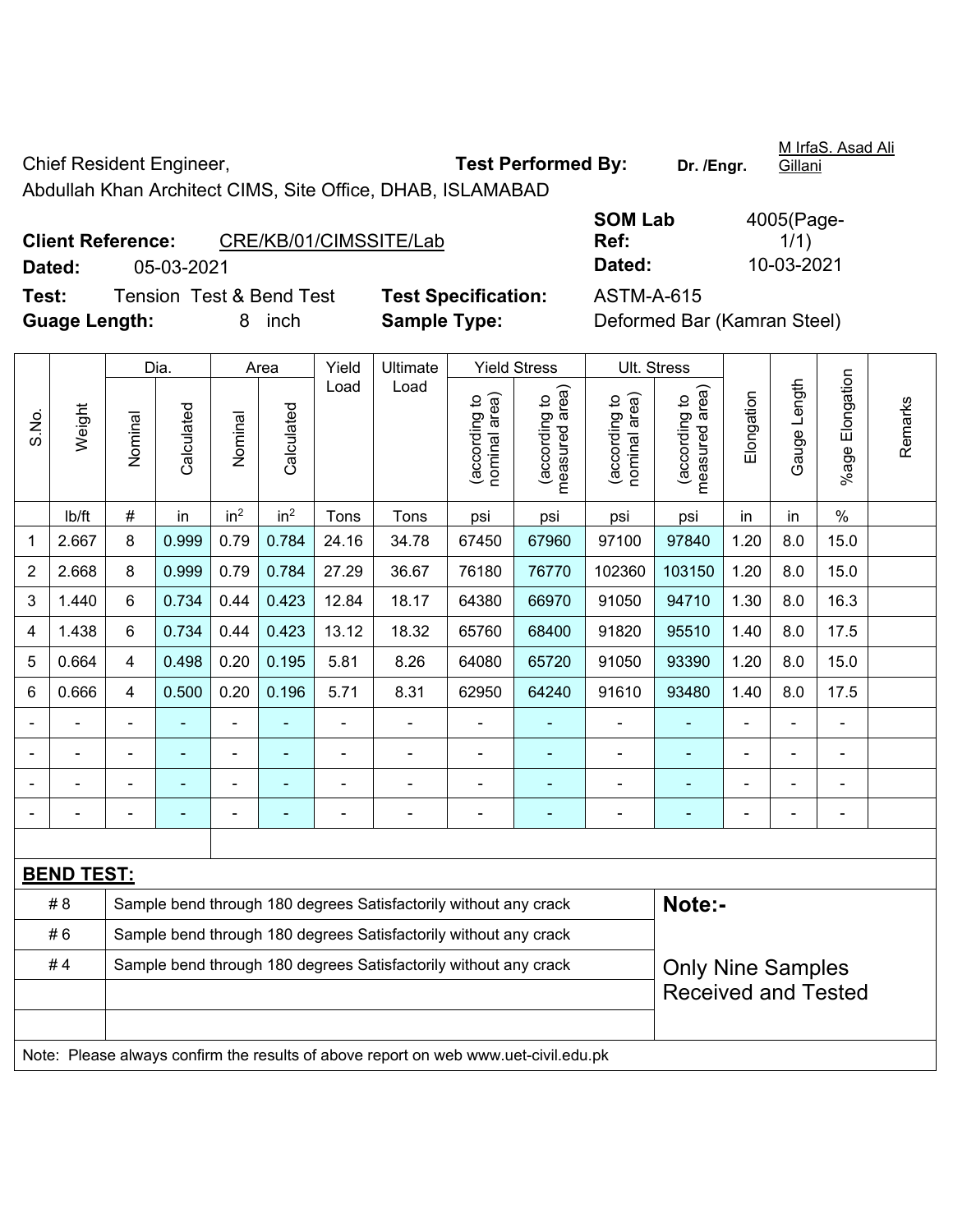Abdullah Muhammad Khadim **Test Performed By:** Dr. /Engr. M Irfan Ul Hassan Resident Engineer, DAR Engineering

### **Client Reference:** DB-78/DAR/RE/ME/2021/06

**Dated:** 09-03-2021 **Dated:** 10-03-2021

**Test:** Tension Test & Bend Test **Test Specification:** ASTM-A-615 **Gauge Length:** 8 inch **Sample Type:** Deformed Bar(Kamran Steel)

| <b>SOM Lab</b> | 4006(Page- |
|----------------|------------|
| Ref:           | 1/1)       |
| Dated:         | 10-03-2021 |

|                          |                   |                | Dia.           |                          | Area            | Yield          | Ultimate                                                                            |                                | <b>Yield Stress</b>             |                                | Ult. Stress                     |                |                |                          |         |
|--------------------------|-------------------|----------------|----------------|--------------------------|-----------------|----------------|-------------------------------------------------------------------------------------|--------------------------------|---------------------------------|--------------------------------|---------------------------------|----------------|----------------|--------------------------|---------|
| S.No.                    | Weight            | Nominal        | Calculated     | Nominal                  | Calculated      | Load           | Load                                                                                | nominal area)<br>(according to | (according to<br>measured area) | nominal area)<br>(according to | (according to<br>measured area) | Elongation     | Gauge Length   | %age Elongation          | Remarks |
|                          | Ib/ft             | $\#$           | in             | in <sup>2</sup>          | in <sup>2</sup> | Tons           | Tons                                                                                | psi                            | psi                             | psi                            | psi                             | in             | in             | $\%$                     |         |
| $\mathbf{1}$             | 0.648             | $\overline{4}$ | 0.492          | 0.20                     | 0.190           | 5.98           | 8.33                                                                                | 65990                          | 69460                           | 91840                          | 96670                           | 1.30           | 8.0            | 16.3                     |         |
| $\overline{2}$           | 0.649             | $\overline{4}$ | 0.493          | 0.20                     | 0.191           | 5.78           | 8.21                                                                                | 63740                          | 66740                           | 90490                          | 94750                           | 1.20           | 8.0            | 15.0                     |         |
| $\overline{\phantom{0}}$ | $\blacksquare$    | $\blacksquare$ | ÷              | ÷,                       | $\blacksquare$  | $\blacksquare$ | ÷,                                                                                  | $\blacksquare$                 | ۰                               | ÷                              | ۰                               | $\blacksquare$ | ä,             | $\blacksquare$           |         |
|                          | ÷                 | $\blacksquare$ | ÷              | ÷                        | $\blacksquare$  | Ē,             | ÷.                                                                                  | $\blacksquare$                 | ٠                               | ÷                              | $\blacksquare$                  | $\blacksquare$ | $\blacksquare$ | ÷                        |         |
|                          | $\blacksquare$    | $\blacksquare$ | ÷              | $\blacksquare$           | $\blacksquare$  | $\blacksquare$ | $\frac{1}{2}$                                                                       | $\overline{a}$                 | $\blacksquare$                  | $\overline{\phantom{a}}$       | ä,                              | $\blacksquare$ | $\blacksquare$ | $\blacksquare$           |         |
|                          | $\blacksquare$    | $\blacksquare$ | ä,             | $\blacksquare$           | ٠               | L,             | ÷                                                                                   | $\blacksquare$                 | ٠                               | ÷                              | ä,                              | $\blacksquare$ | ä,             | $\blacksquare$           |         |
|                          |                   |                | ä,             | ÷,                       |                 | L,             | ÷.                                                                                  | $\blacksquare$                 | ä,                              | ä,                             | ä,                              | $\blacksquare$ | ä,             | ä,                       |         |
|                          |                   |                | $\blacksquare$ | $\overline{\phantom{0}}$ |                 |                |                                                                                     |                                | $\blacksquare$                  |                                | ۰                               |                | $\blacksquare$ | $\overline{\phantom{0}}$ |         |
|                          |                   |                |                | ۰                        |                 |                | $\blacksquare$                                                                      |                                |                                 |                                | $\blacksquare$                  |                | $\blacksquare$ | $\blacksquare$           |         |
|                          |                   | $\blacksquare$ | ÷              | ÷                        | ÷               | Ĭ.             | ÷                                                                                   | $\overline{a}$                 | ۰                               | ÷                              | ۰                               | ÷              | ä,             | $\blacksquare$           |         |
|                          |                   |                |                |                          |                 |                |                                                                                     |                                |                                 |                                |                                 |                |                |                          |         |
|                          | <b>BEND TEST:</b> |                |                |                          |                 |                |                                                                                     |                                |                                 |                                |                                 |                |                |                          |         |
|                          | #4                |                |                |                          |                 |                | Sample bend through 180 degrees Satisfactorily without any crack                    |                                |                                 |                                | Note:-                          |                |                |                          |         |
|                          |                   |                |                |                          |                 |                |                                                                                     |                                |                                 |                                |                                 |                |                |                          |         |
|                          |                   |                |                |                          |                 |                |                                                                                     |                                |                                 |                                | <b>Only Three Samples</b>       |                |                |                          |         |
|                          |                   |                |                |                          |                 |                |                                                                                     |                                |                                 |                                | <b>Received and Tested</b>      |                |                |                          |         |
|                          |                   |                |                |                          |                 |                |                                                                                     |                                |                                 |                                |                                 |                |                |                          |         |
|                          |                   |                |                |                          |                 |                | Note: Please always confirm the results of above report on web www.uet-civil.edu.pk |                                |                                 |                                |                                 |                |                |                          |         |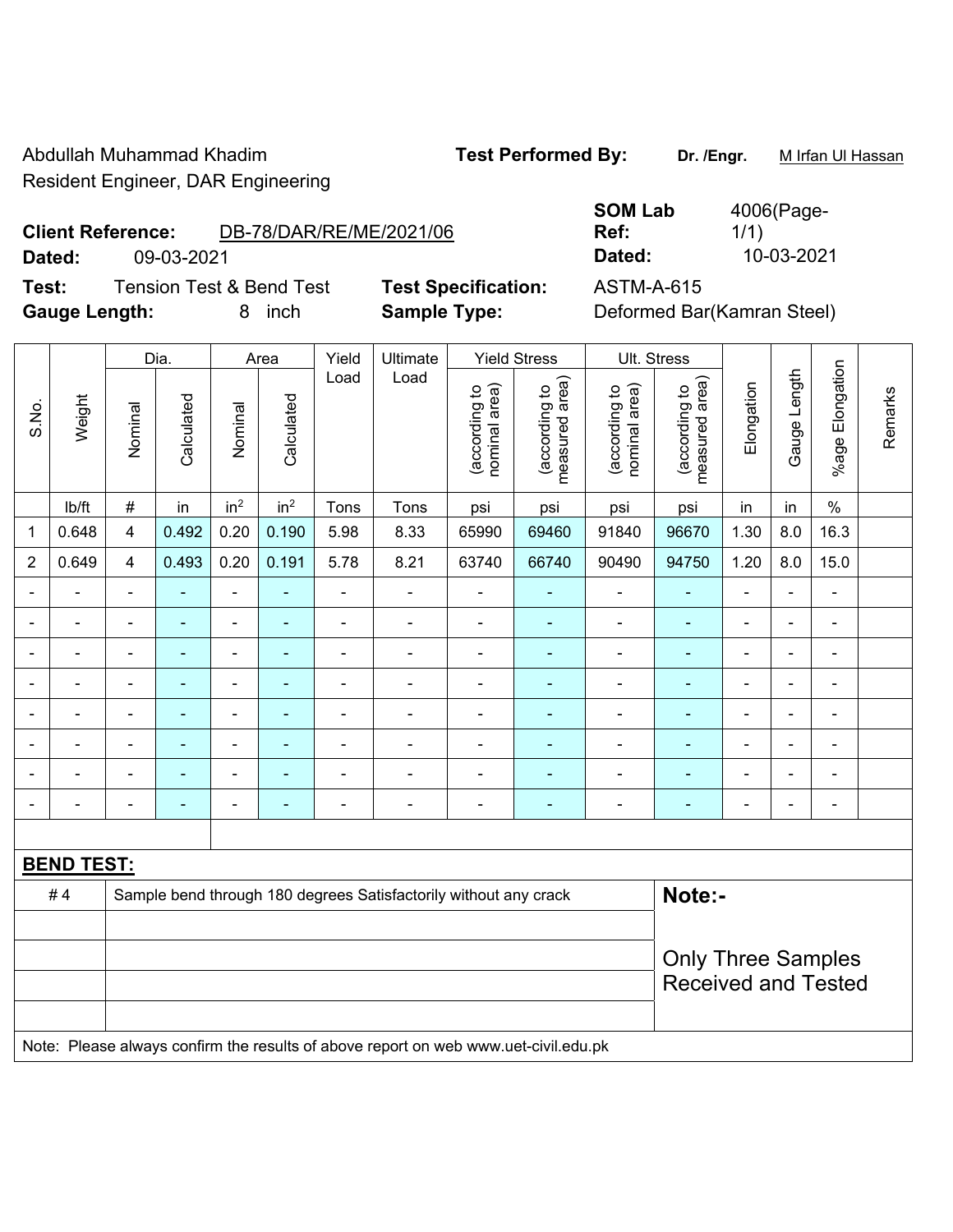Muhammad Shahbaz **Test Performed By:** Dr. /Engr. **S. Asad Ali Gillani** Imperium Hospitality (Pvt) Ltd. Lahore

|        | <b>Client Reference:</b><br>IHPL/Steel/061 |                            | ---------<br>Ref: |
|--------|--------------------------------------------|----------------------------|-------------------|
| Dated: | 08-03-2021                                 |                            | Dated:            |
| Test:  | <b>Tension Test &amp; Bend Test</b>        | <b>Test Specification:</b> | ASTM-A-615        |

**SOM Lab Ref:**  4007(Page-1/1) **Dated:** 08-03-2021 **Dated:** 10-03-2021

**Gauge Length:** 8 inch **Sample Type:** Deformed Bar

|                                                                                     |                   | Dia.                     |            | Area                         |                 | Yield          | Ultimate                                                         | <b>Yield Stress</b>            |                                 | Ult. Stress                    |                                 |                          |              |                              |         |
|-------------------------------------------------------------------------------------|-------------------|--------------------------|------------|------------------------------|-----------------|----------------|------------------------------------------------------------------|--------------------------------|---------------------------------|--------------------------------|---------------------------------|--------------------------|--------------|------------------------------|---------|
| S.No.                                                                               | Weight            | Nominal                  | Calculated | Nominal                      | Calculated      | Load           | Load                                                             | nominal area)<br>(according to | measured area)<br>(according to | (according to<br>nominal area) | measured area)<br>(according to | Elongation               | Gauge Length | %age Elongation              | Remarks |
|                                                                                     | lb/ft             | $\#$                     | in         | in <sup>2</sup>              | in <sup>2</sup> | Tons           | Tons                                                             | psi                            | psi                             | psi                            | psi                             | in                       | in           | $\%$                         |         |
| 1                                                                                   | 0.677             | 4                        | 0.503      | 0.20                         | 0.199           | 5.37           | 7.75                                                             | 59240                          | 59540                           | 85430                          | 85860                           | 1.00                     | 8.0          | 12.5                         |         |
| $\overline{2}$                                                                      | 0.664             | $\overline{4}$           | 0.498      | 0.20                         | 0.195           | 5.81           | 7.90                                                             | 64080                          | 65720                           | 87120                          | 89350                           | 1.00                     | 8.0          | 12.5                         |         |
| 3                                                                                   | 0.673             | $\overline{4}$           | 0.502      | 0.20                         | 0.198           | 5.76           | 7.95                                                             | 63510                          | 64160                           | 87680                          | 88570                           | 0.90                     | 8.0          | 11.3                         |         |
|                                                                                     |                   |                          |            |                              |                 |                |                                                                  |                                |                                 |                                |                                 |                          |              |                              |         |
|                                                                                     |                   | $\overline{\phantom{a}}$ | ۰          | $\qquad \qquad \blacksquare$ | $\overline{a}$  | $\blacksquare$ | ä,                                                               | $\blacksquare$                 | $\overline{a}$                  | $\blacksquare$                 | $\blacksquare$                  | $\overline{a}$           | ä,           | $\qquad \qquad \blacksquare$ |         |
|                                                                                     |                   | $\blacksquare$           | ä,         | $\blacksquare$               |                 | $\blacksquare$ | ÷.                                                               | $\blacksquare$                 | ٠                               | $\overline{\phantom{a}}$       | $\blacksquare$                  |                          |              | ÷                            |         |
|                                                                                     | $\blacksquare$    | $\blacksquare$           | ÷          | $\qquad \qquad \blacksquare$ | $\blacksquare$  | $\blacksquare$ | ÷.                                                               | $\blacksquare$                 | ÷                               | $\overline{\phantom{a}}$       | $\blacksquare$                  | $\blacksquare$           |              | $\blacksquare$               |         |
|                                                                                     |                   |                          |            |                              |                 |                |                                                                  |                                |                                 |                                | $\blacksquare$                  |                          |              |                              |         |
|                                                                                     |                   |                          |            |                              |                 |                |                                                                  |                                |                                 |                                |                                 |                          |              |                              |         |
|                                                                                     |                   | ÷                        | ä,         | $\blacksquare$               | ÷               |                | ÷                                                                | $\blacksquare$                 | ٠                               |                                | $\blacksquare$                  | ä,                       |              | $\qquad \qquad \blacksquare$ |         |
|                                                                                     |                   |                          |            |                              |                 |                |                                                                  |                                |                                 |                                |                                 |                          |              |                              |         |
|                                                                                     | <b>BEND TEST:</b> |                          |            |                              |                 |                |                                                                  |                                |                                 |                                |                                 |                          |              |                              |         |
|                                                                                     | #4                |                          |            |                              |                 |                | Sample bend through 180 degrees Satisfactorily without any crack |                                |                                 |                                | Note:-                          |                          |              |                              |         |
|                                                                                     | #4                |                          |            |                              |                 |                | Sample bend through 180 degrees Satisfactorily without any crack |                                |                                 |                                |                                 |                          |              |                              |         |
|                                                                                     |                   |                          |            |                              |                 |                |                                                                  |                                |                                 |                                |                                 | <b>Only Five Samples</b> |              |                              |         |
|                                                                                     |                   |                          |            |                              |                 |                |                                                                  |                                |                                 |                                |                                 |                          |              | <b>Received and Tested</b>   |         |
|                                                                                     |                   |                          |            |                              |                 |                |                                                                  |                                |                                 |                                |                                 |                          |              |                              |         |
| Note: Please always confirm the results of above report on web www.uet-civil.edu.pk |                   |                          |            |                              |                 |                |                                                                  |                                |                                 |                                |                                 |                          |              |                              |         |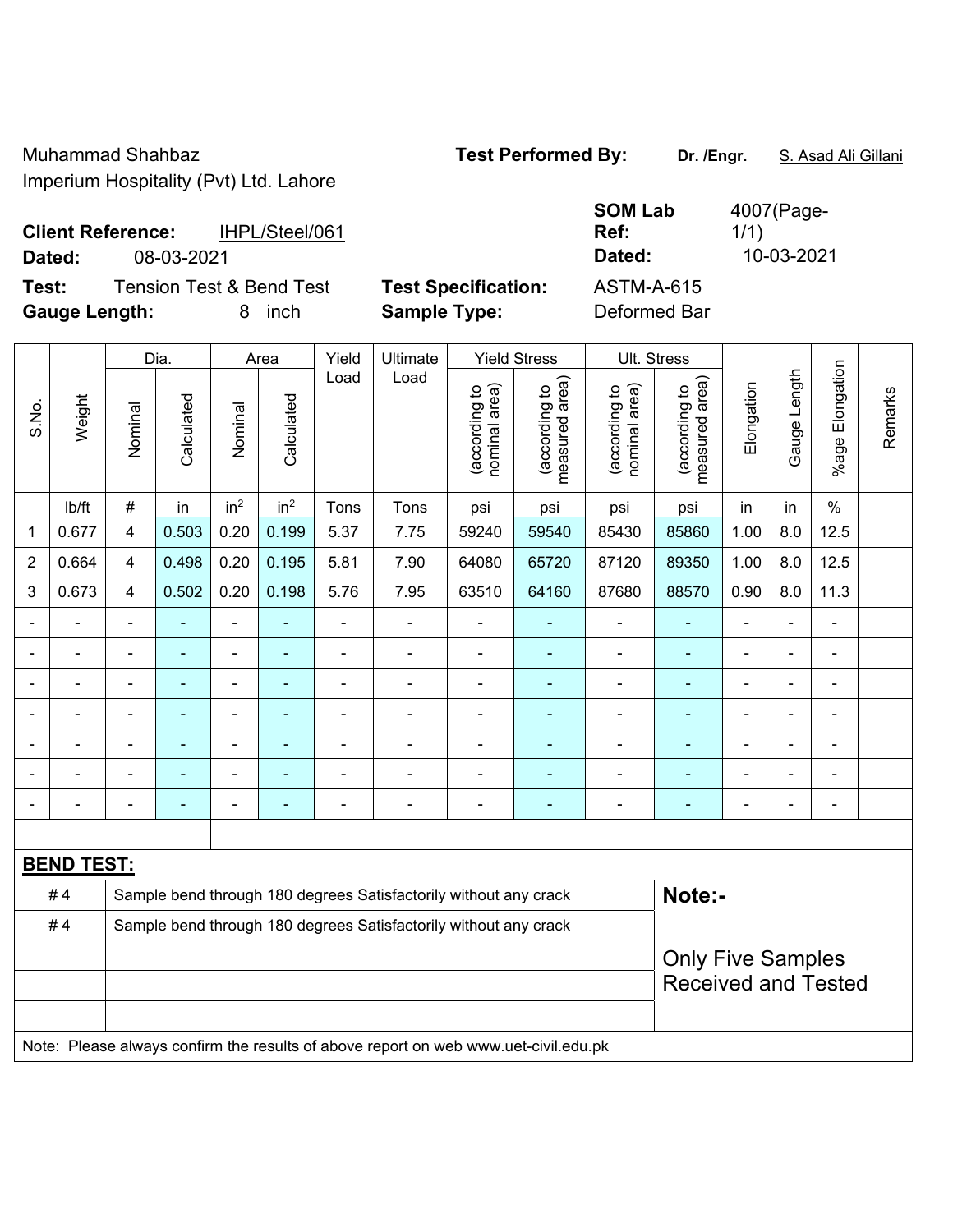Muhammad Shahbaz **Test Performed By:** Dr. /Engr. **S. Asad Ali Gillani** Imperium Hospitality (Pvt) Ltd. Lahore

| <b>Client Reference:</b> |            | IHPL/Steel/062                      |                            | <b>SOM Lab</b><br>Ref: | 4007(Page-<br>2/2) |
|--------------------------|------------|-------------------------------------|----------------------------|------------------------|--------------------|
| Dated:                   | 08-03-2021 |                                     |                            | Dated:                 | 10-03-2021         |
| Test:                    |            | <b>Tension Test &amp; Bend Test</b> | <b>Test Specification:</b> | <b>ASTM-A-615</b>      |                    |
| <b>Gauge Length:</b>     |            | inch                                | <b>Sample Type:</b>        | Deformed Bar           |                    |

| Weight<br>S.No. |                   | Dia.                                                             |                | Area            |                 | Yield          | Ultimate                                                                            | <b>Yield Stress</b>            |                                             | Ult. Stress                    |                                 |                |                |                      |         |
|-----------------|-------------------|------------------------------------------------------------------|----------------|-----------------|-----------------|----------------|-------------------------------------------------------------------------------------|--------------------------------|---------------------------------------------|--------------------------------|---------------------------------|----------------|----------------|----------------------|---------|
|                 |                   | Nominal                                                          | Calculated     | Nominal         | Calculated      | Load           | Load                                                                                | nominal area)<br>(according to | (according to<br>neasured area)<br>measured | (according to<br>nominal area) | (according to<br>measured area) | Elongation     | Gauge Length   | Elongation<br>%age l | Remarks |
|                 | lb/ft             | $\#$                                                             | in             | in <sup>2</sup> | in <sup>2</sup> | Tons           | Tons                                                                                | psi                            | psi                                         | psi                            | psi                             | in             | in             | $\%$                 |         |
| $\mathbf{1}$    | 0.678             | $\overline{4}$                                                   | 0.503          | 0.20            | 0.199           | 5.37           | 7.95                                                                                | 59240                          | 59540                                       | 87680                          | 88120                           | 1.00           | 8.0            | 12.5                 |         |
| $\overline{2}$  | 0.668             | $\overline{4}$                                                   | 0.500          | 0.20            | 0.196           | 5.56           | 7.90                                                                                | 61270                          | 62520                                       | 87120                          | 88900                           | 1.00           | 8.0            | 12.5                 |         |
| $\mathbf{3}$    | 0.671             | $\overline{4}$                                                   | 0.501          | 0.20            | 0.197           | 5.50           | 7.77                                                                                | 60700                          | 61630                                       | 85660                          | 86960                           | 0.90           | 8.0            | 11.3                 |         |
|                 |                   | $\blacksquare$                                                   |                | $\blacksquare$  | $\blacksquare$  | $\blacksquare$ | $\blacksquare$                                                                      | $\blacksquare$                 | $\blacksquare$                              | ÷,                             | ۰                               | $\blacksquare$ |                | $\blacksquare$       |         |
|                 |                   |                                                                  | ÷,             | $\blacksquare$  | $\blacksquare$  | $\blacksquare$ | ä,                                                                                  | $\blacksquare$                 | $\blacksquare$                              | ÷                              | $\blacksquare$                  | $\blacksquare$ |                | $\blacksquare$       |         |
|                 |                   | $\blacksquare$                                                   | $\blacksquare$ | ÷               | $\blacksquare$  | $\blacksquare$ | ÷                                                                                   | $\blacksquare$                 | $\blacksquare$                              | ÷                              | ÷,                              | $\blacksquare$ |                | ÷                    |         |
|                 |                   |                                                                  |                |                 |                 |                |                                                                                     |                                |                                             | ۰                              |                                 |                |                |                      |         |
|                 |                   |                                                                  |                | ÷               | $\blacksquare$  |                | $\blacksquare$                                                                      |                                |                                             | ÷                              |                                 | L.             |                | ÷,                   |         |
|                 |                   |                                                                  |                | ÷               |                 |                | $\blacksquare$                                                                      |                                |                                             | ÷                              |                                 | L,             |                |                      |         |
|                 |                   | $\blacksquare$                                                   | ۰              | $\blacksquare$  | $\blacksquare$  | $\blacksquare$ | $\blacksquare$                                                                      | $\blacksquare$                 | $\blacksquare$                              | ÷                              | ÷,                              | $\blacksquare$ | $\blacksquare$ | $\blacksquare$       |         |
|                 |                   |                                                                  |                |                 |                 |                |                                                                                     |                                |                                             |                                |                                 |                |                |                      |         |
|                 | <b>BEND TEST:</b> |                                                                  |                |                 |                 |                |                                                                                     |                                |                                             |                                |                                 |                |                |                      |         |
|                 | #4                |                                                                  |                |                 |                 |                | Sample bend through 180 degrees Satisfactorily without any crack                    |                                |                                             |                                | Note:-                          |                |                |                      |         |
|                 | #4                | Sample bend through 180 degrees Satisfactorily without any crack |                |                 |                 |                |                                                                                     |                                |                                             |                                |                                 |                |                |                      |         |
|                 |                   |                                                                  |                |                 |                 |                |                                                                                     |                                |                                             |                                | <b>Only Five Samples</b>        |                |                |                      |         |
|                 |                   |                                                                  |                |                 |                 |                |                                                                                     |                                |                                             |                                | <b>Received and Tested</b>      |                |                |                      |         |
|                 |                   |                                                                  |                |                 |                 |                |                                                                                     |                                |                                             |                                |                                 |                |                |                      |         |
|                 |                   |                                                                  |                |                 |                 |                | Note: Please always confirm the results of above report on web www.uet-civil.edu.pk |                                |                                             |                                |                                 |                |                |                      |         |